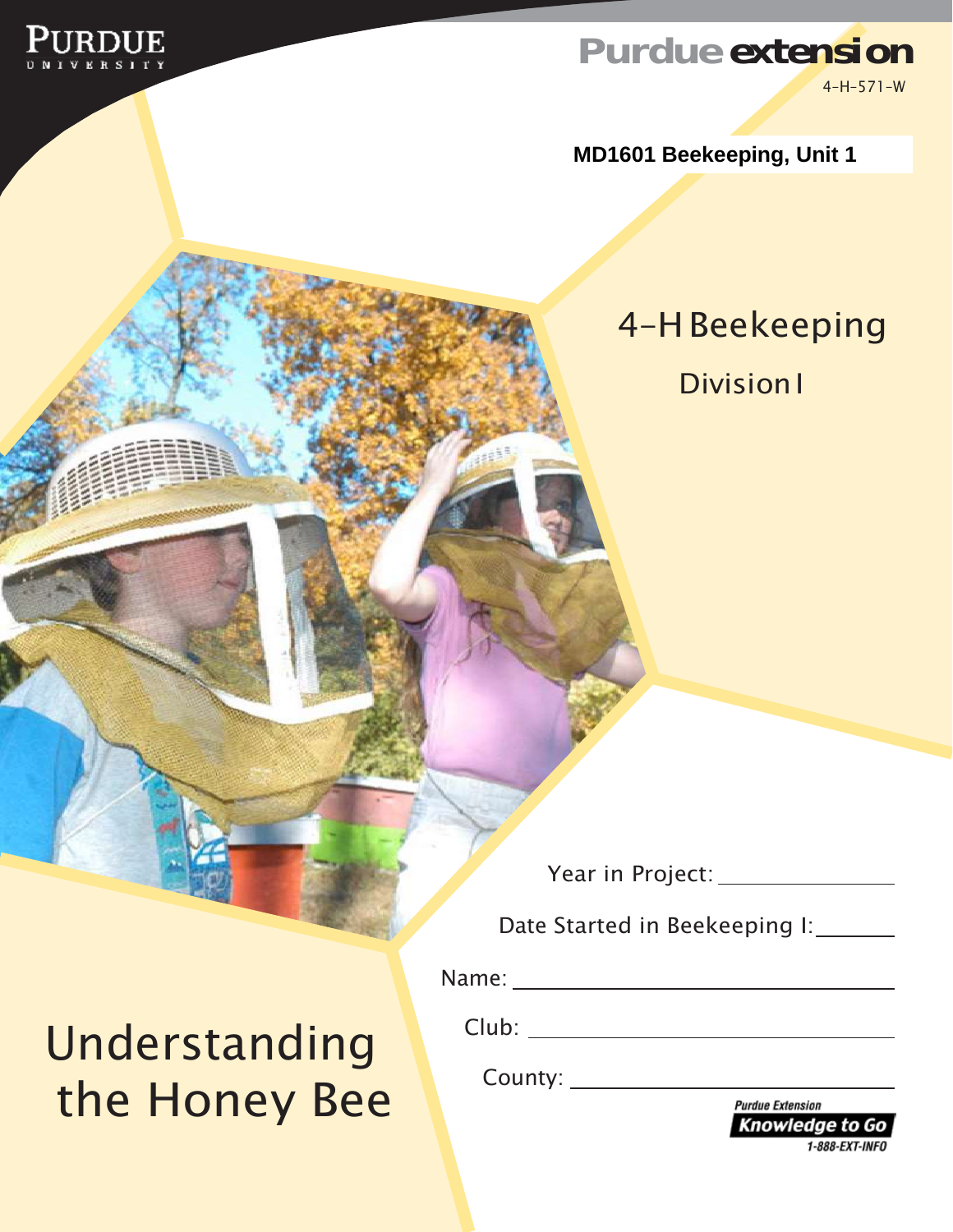## 4-H Beekeeping, Division I: Understanding the Honey Bee

#### **Note to Parents and Volunteer Leaders:**

The 4-H Beekeeping Project helps youth learn about bees and how to be a beekeeper. Beekeeping offers many hands-on educational experiences, from learning about bees and nectar to learning to raise bees and produce honey.

The 4-H Beekeeping Project is divided into three divisions. *Division I, Understanding the Honey Bee*, covers information on the basic facts of beekeeping: the types of bees, the honey and wax they produce, the plants that attract bees, and the equipment a beekeeper needs. In the first year, youth are not required to have any bees, but prepare to take care of a honey bee colony of their own. In *Division II, Working with Honey Bees*, youth acquire a colony of bees and learn how to care for their beehive throughout the year. This will include basic beekeeping operations that result in the production of extracted, chunk, or cut comb honey. When the youth are experienced and knowledgeable in the basic care of a beehive, they should move on to *Division III, Advanced Beekeeping Methods*. The advanced topics include: increasing the number of your honey bee colonies, increasing honey production, producing special kinds of honey, learning more about the bee societies, and how to manage honey bee diseases and parasites.

The learning experiences have been planned as "experience-centered" activities. Youth are encouraged to take responsibility for their beekeeping projects. They can enhance their learning by consulting resources on the Internet, at school, and at the library, or by talking to someone who raises bees. Youth are encouraged to have an experienced beekeeper as a mentor.



**Experiential learning distinguishes 4–H youth development education from many formal educational methods. Activities are designed so youth experience a learning activity, reflect on what they did (explore the meaning of the activity), generalize what they learned (to test comprehension and appreciation of the activity), and then think about how they can apply what they learned to other situations (generalize). You can help guide youth as they explore each activity by discussing each section.**

#### **Purpose**

Division I Beekeeping is intended to help youth learn:

- about the types of bees, honey, and wax they produce;
- about the plants that attract bees;
- about the equipment that a beekeeper needs;
- how to compile beekeeping records;
- how to present the results of their work to others;
- how to develop inquiring minds—the habit of asking questions and searching for answers.

Purdue University staff who contributed to this publication:

- Natalie Carroll and Greg Hunt.
- Reviewers Tom Turpin and Larry Segerlind

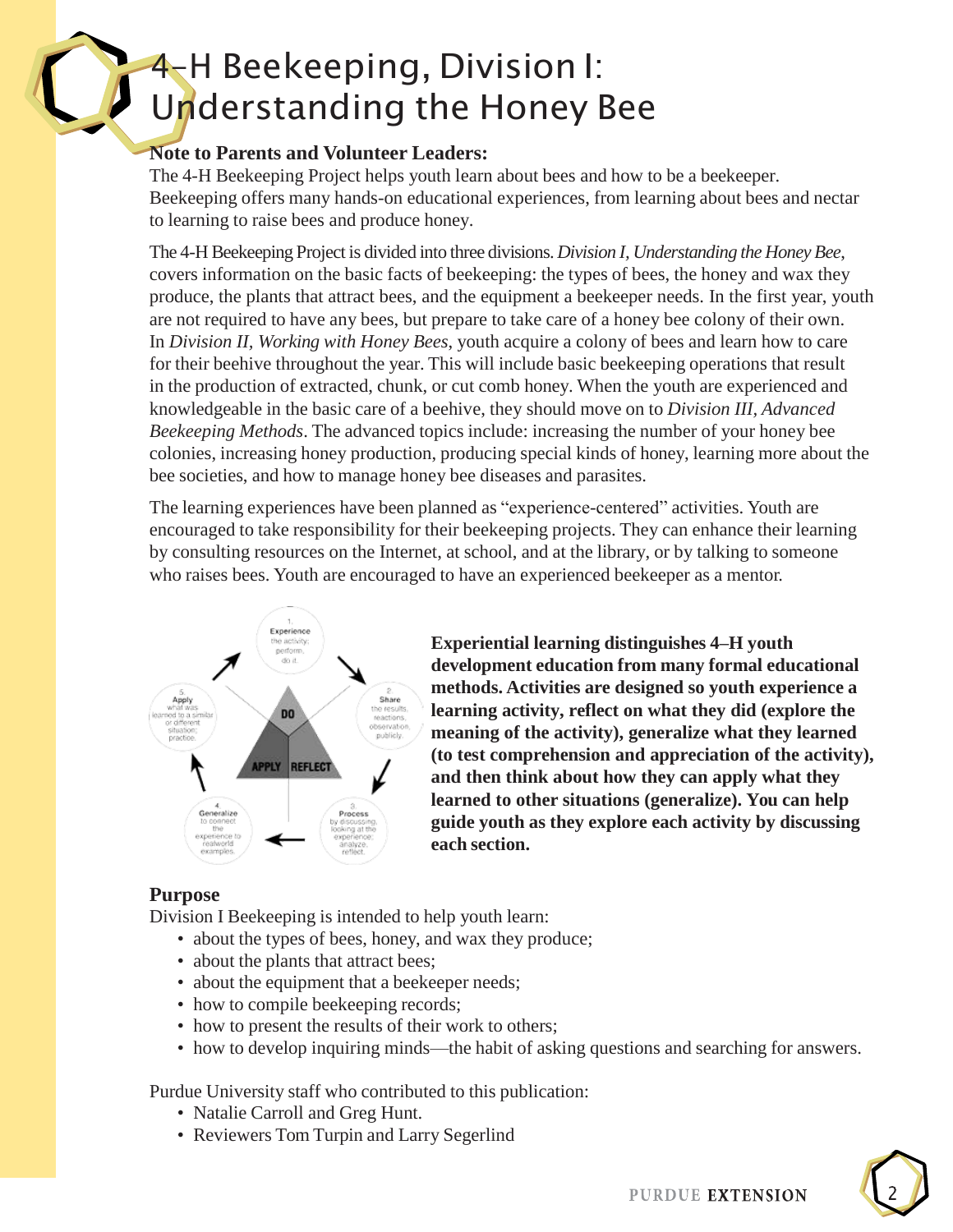

## Understanding the Honey Bee

| <b>Table of Contents</b>           | Page           |
|------------------------------------|----------------|
| Beginning Beekeeping               | $\overline{4}$ |
| Selecting an Advisor               | $\overline{4}$ |
| <b>History of Beekeeping</b>       | 5              |
| The Value of Honey Bees            | 6              |
| <b>Bee Stings</b>                  | 8              |
| The Castes of Honey Bees           | 9              |
| Races of Honey Bees                | 11             |
| Honey and Honey Plants             | 12             |
| <b>Observing the Hive Entrance</b> | 14             |
| Beeswax and Honeycomb              | 16             |
| Beekeeping Equipment               | 19             |
| Observing a Beekeeper              | 21             |
| <b>Demonstrations and Talks</b>    | 23             |
| Exhibits                           | 25             |
| Resources                          | 25             |
| Glossary                           | 26             |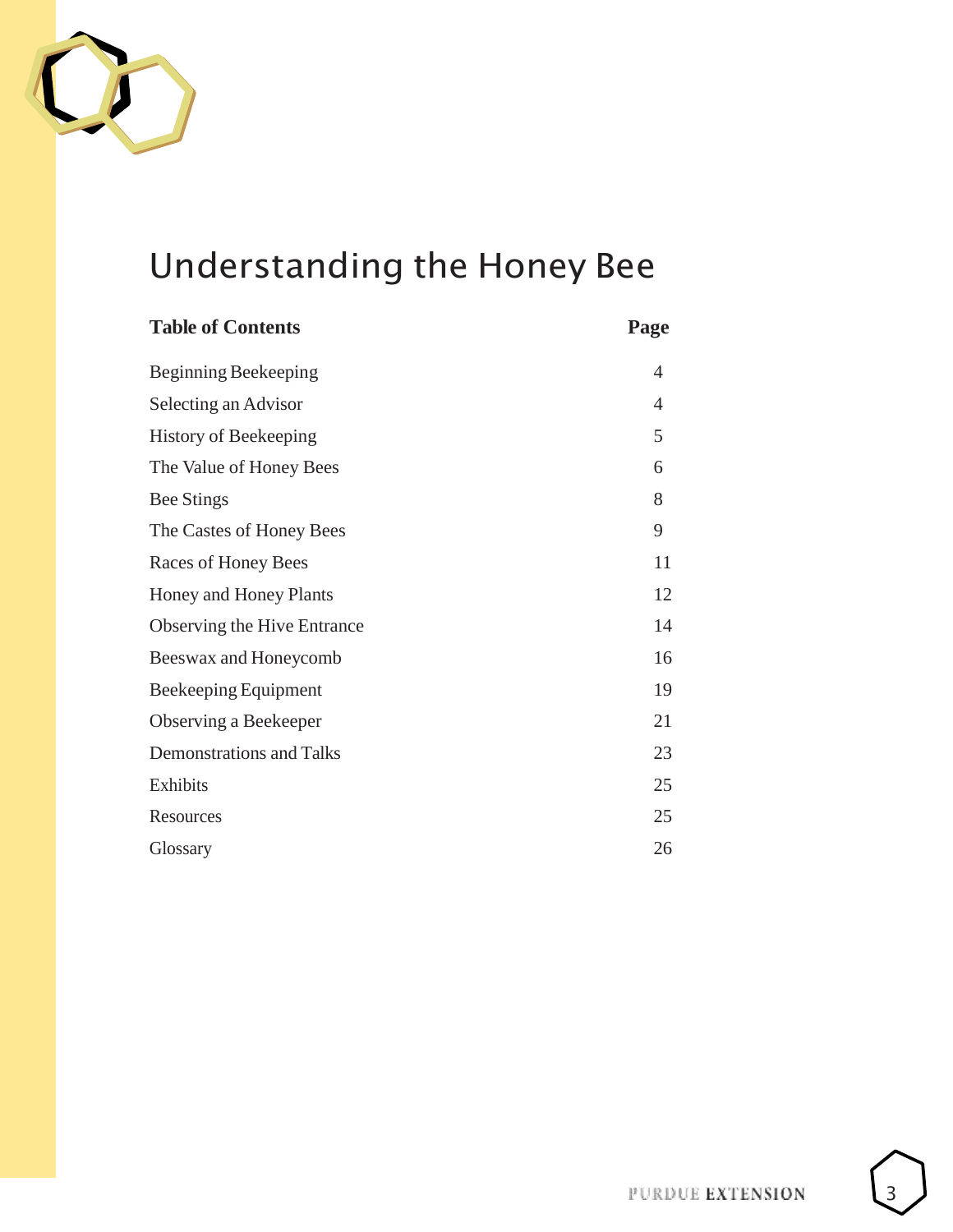## <span id="page-3-0"></span>Beginning Beekeeping

A master beekeeper who worked with honey bees for more than 50 years often said, "Every time I look into a beehive, I learn something new about the bees, and I see another reason why I like the bees so much." This 4-H Beekeeping Project will help you learn about bees and how to be a beekeeper. It will not turn you into a "master" beekeeper, but it will help you get started.

## <span id="page-3-1"></span>Selecting an Advisor

The only experience most people have had with bees is stepping on one when running barefoot through the grass. You know, of course, that there is much more to bees than stings, or you would not be taking this project. However, the "bee in the grass" experience should have taught you a fact about honey bees: they will sting if they think they are in danger.

Actual experience is the best way to learn about bees. An experienced beekeeper is your best source of information about honey bees. In fact, it is almost impossible to start working with honey bees without the advice of a helpful beekeeper. Plan to watch and study a beekeeper (job shadowing) taking care of his or her hives. The more you see, the more you will understand. Ask questions. Do not be worried if the amount you have to learn seems overwhelming. There is a lot to learn, but you have time to learn it all. Beekeeping can be a lifetime vocation and hobby. You may find it helpful to purchase a journal to keep notes about what you are learning. Then you can refer back to the journal when you are not with the beekeeper and in future years. You can also use your journal to write questions that you think of so you will remember to ask them the next time you are working with the beekeeper. You can help repay the beekeeper for sharing their time and expertise with you by offering your help with the many tasks involved in beekeeping.

If you don't already know a beekeeper, your county Extension educator may know beekeepers who live in your county or nearby and who are interested in helping you with this project. The Purdue Extension bee specialist and the Indiana beekeeping associations are also interested in helping young people get started in beekeeping. See the Resources section of this manual for contacts.

It is a good idea to learn what you can about bees before you meet your beekeeping advisor. This will help you know what questions to begin asking. You need a basic understanding of bees and their activities so you will know what your advisor is talking about and showing you.

Try to read this manual (*Understanding the Honey Bee*) and complete the questions before you meet with your advisor. The 4-H manuals give you a little information about bees and beekeeping, but you will need other resources to answer the questions in the manuals. Most of the answers to these questions are in the book *The New Starting Right with Bees* (21st Edition). This book is an excellent investment for the beginning beekeeper. You will use it in all divisions of your 4-H Beekeeping Project, and it will be useful as long as you are a beekeeper. (Ordering information for this book is in the References section at the end of this manual.) Find information about beekeeping from beekeeping journals, at your local library, or on the Internet. If you are interested in learning more about beekeeping we recommend that you take a subscription to either the *American Bee Journal* [\(http://www.dadant.com/journal/](http://www.dadant.com/journal) - *phone*: 217-847-3324) or *Bee Culture (www.beeculture.com)*. Both are excellent journals that will teach you a lot about beekeeping.

Some of the questions in this manual are more difficult than others. You may not be able to answer all of them until you have more experience in beekeeping. Try to answer the questions, then discuss the more difficult ones with your advisor.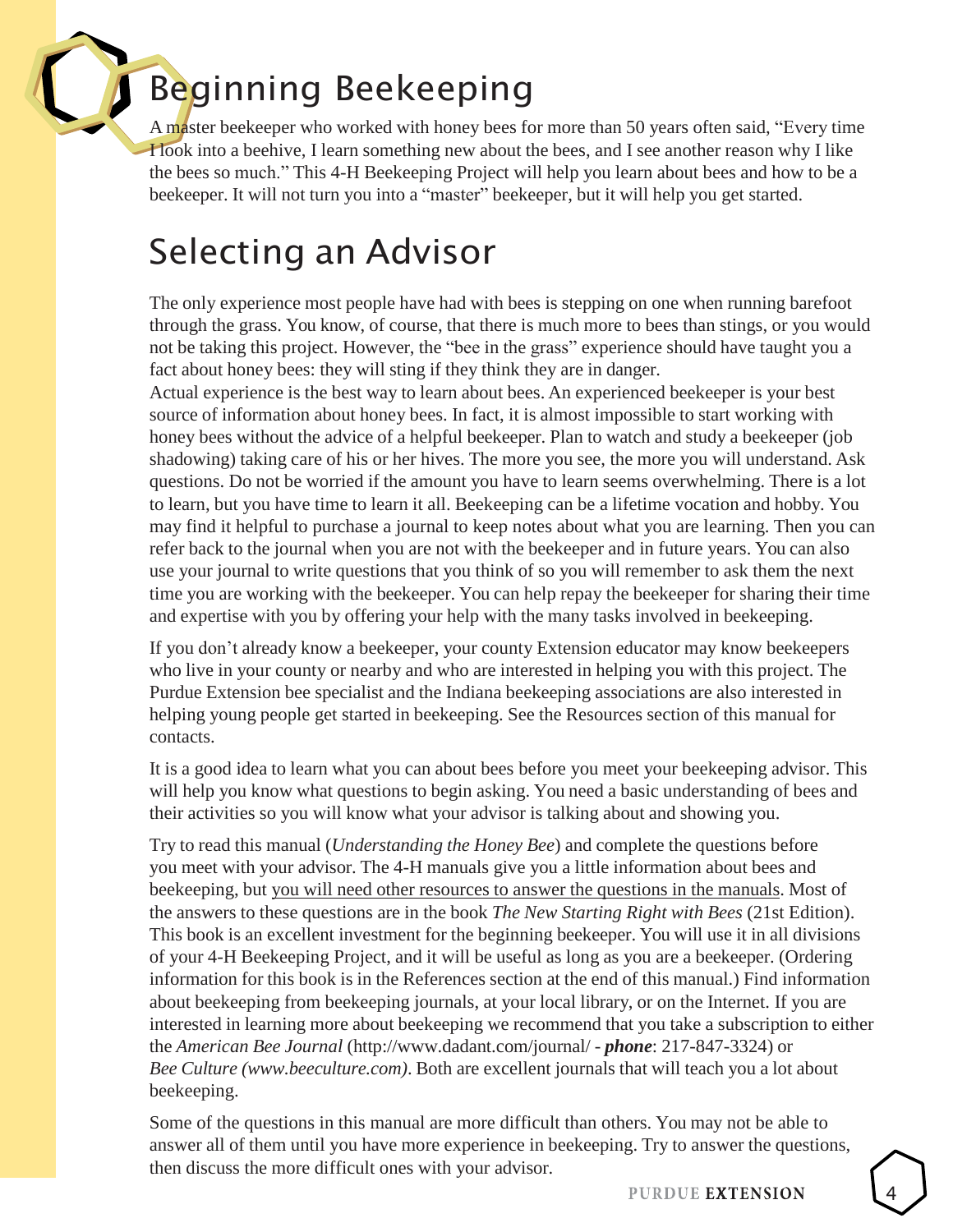

### <span id="page-4-0"></span>History of Beekeeping

The Native Americans who lived in America prior to 1500 had never tasted honey. This was because only people in Europe, Asia, and Africa had honey bees. There were no honey bees in this country until they were brought here by boat in the sixteenth century, about 50 years after Columbus first sighted America.

Throughout history, there has always been a close relationship between honey bees and people. Drawings on rocks found in Spain that date back 9,000 years show women taking honey from wild bee colonies. Early people took honey from hollow trees full of bees that they found in the forests. In the autumn, these early "bee-hunters" would kill or chase the bees away from their log homes so they could take all of the honey. Honey was very important, because at that time people had no other source of concentrated sugar. As humans learned more about bees, they built beehives of clay pots, straw baskets, and wooden boxes. They wanted to find ways of controlling their bees so that the colonies could survive from year to year and still produce enough honey for the needs of the beekeepers.

In the sixteenth century, scientists began studying the habits of honey bees, hoping to find new ways to control them.

However, it was not until 1851 that beekeeping became a modern science. In that year, an American minister, Lorenzo Lorraine Langstroth, discovered the importance of "bee space." Bee space is an open space of about 3/8 inch that the bees leave between their honeycombs so that they have room to move and work. Based on the "bee space" idea, Langstroth built the first modern beehive with frames of combs that could be easily removed from a wooden box. His invention led to many improvements in beekeeping equipment. Today, beekeeping is more successful than it was before Langstroth's movable-frame hive, because the entire hive can be inspected and manipulated.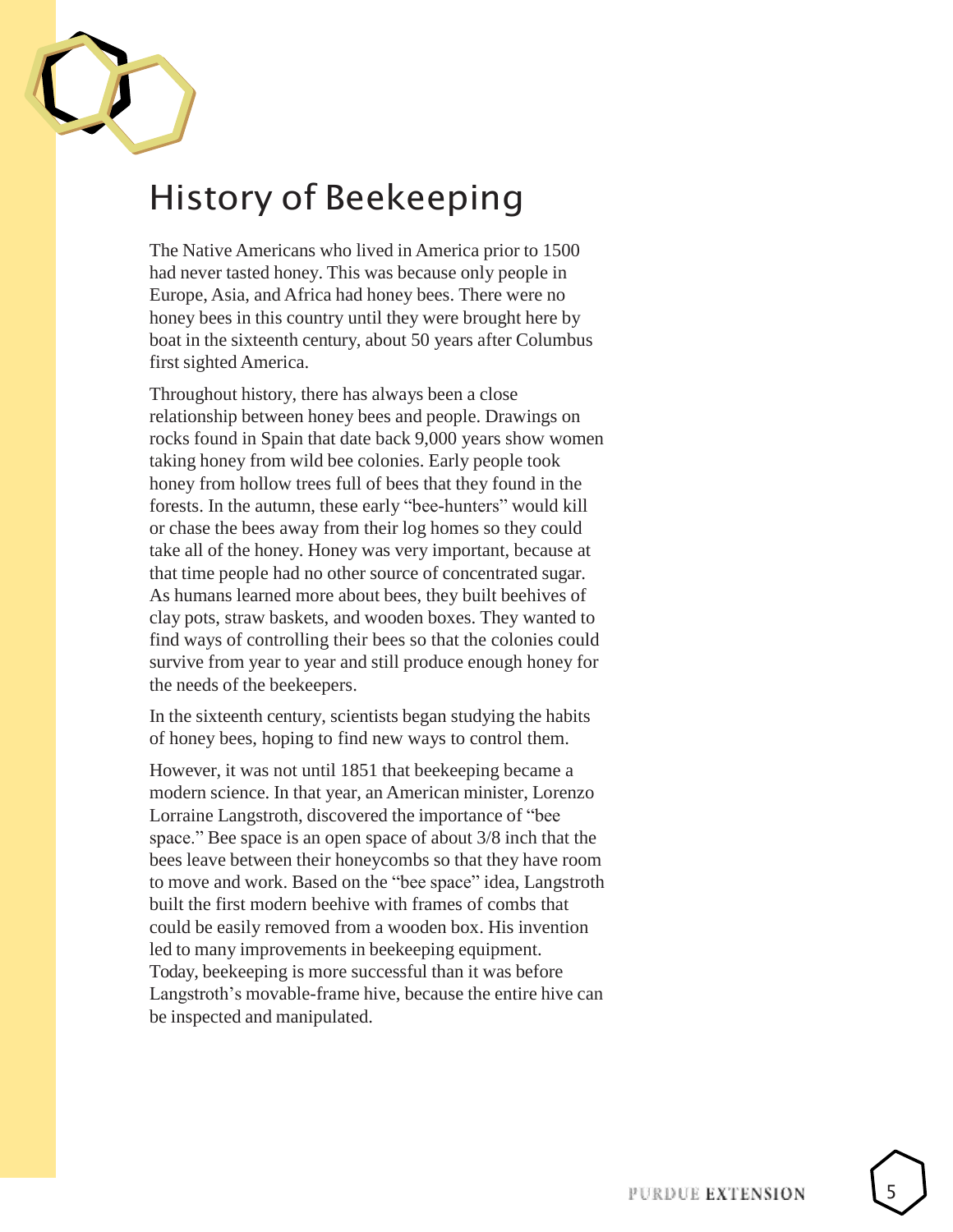## <span id="page-5-0"></span>The Value of Honey Bees

Honey bees are valuable. They contribute to the success of American agriculture and industry. You probably already know one use of honey: as a delicious sweetener on biscuits, bread, and rolls. Honey also has several other uses that make it a very important product of American agriculture. It is a main ingredient used in the baking and candy industries. Athletes may use honey for quick energy. In the medical profession, honey has been used for its antiseptic qualities in burn ointments and in the preparation of medicines. Throughout history, honey has been used in the production of wines. Honey wine—meade—is still a very popular drink in many parts of the world.

Beeswax, another product of the honey bee, also has many important uses. The cosmetic industry uses beeswax in the preparation of products such as cold creams, lotions, rouges, and lipsticks. Beeswax is a basic ingredient in many candles. Manufacturers of pharmaceuticals include beeswax in many preparations of salves and ointments. Dentists use it for impression wax. Foundries need it for molds in precision casting. Beeswax is an ingredient in many types of polishes for floors, furniture, and shoes. Other uses include adhesives, crayons, chewing gum, inks, basketball moldings, ski wax, thread wax, ironing wax, and archer's bow wax.

If there were no honey bees in this country, American farmers could not produce nearly enough of some of your favorite foods, such as apples, peaches, almonds, and watermelons. This is because many plants must be pollinated to produce fruit. Pollen grains must be transferred from the male parts of the flowers to the female parts to make a seed. Honey bees do this by pollinating flowers. In fact, honey bees do 80 percent of all crop pollination.

There are several reasons why honey bees are such excellent pollinators. First, they are very hard workers. An individual bee may visit as many as a thousand flowers in one day. During these flower visits, the large, hairy bodies of the bees easily pick up and hold many tiny pollen grains. Second, bees visit only one type of flower on a particular trip. Third, beehives can be moved easily into areas where flowers need to be pollinated. Because of these special bee qualities, American crop producers rent millions of colonies honey bees each year to pollinate their crops.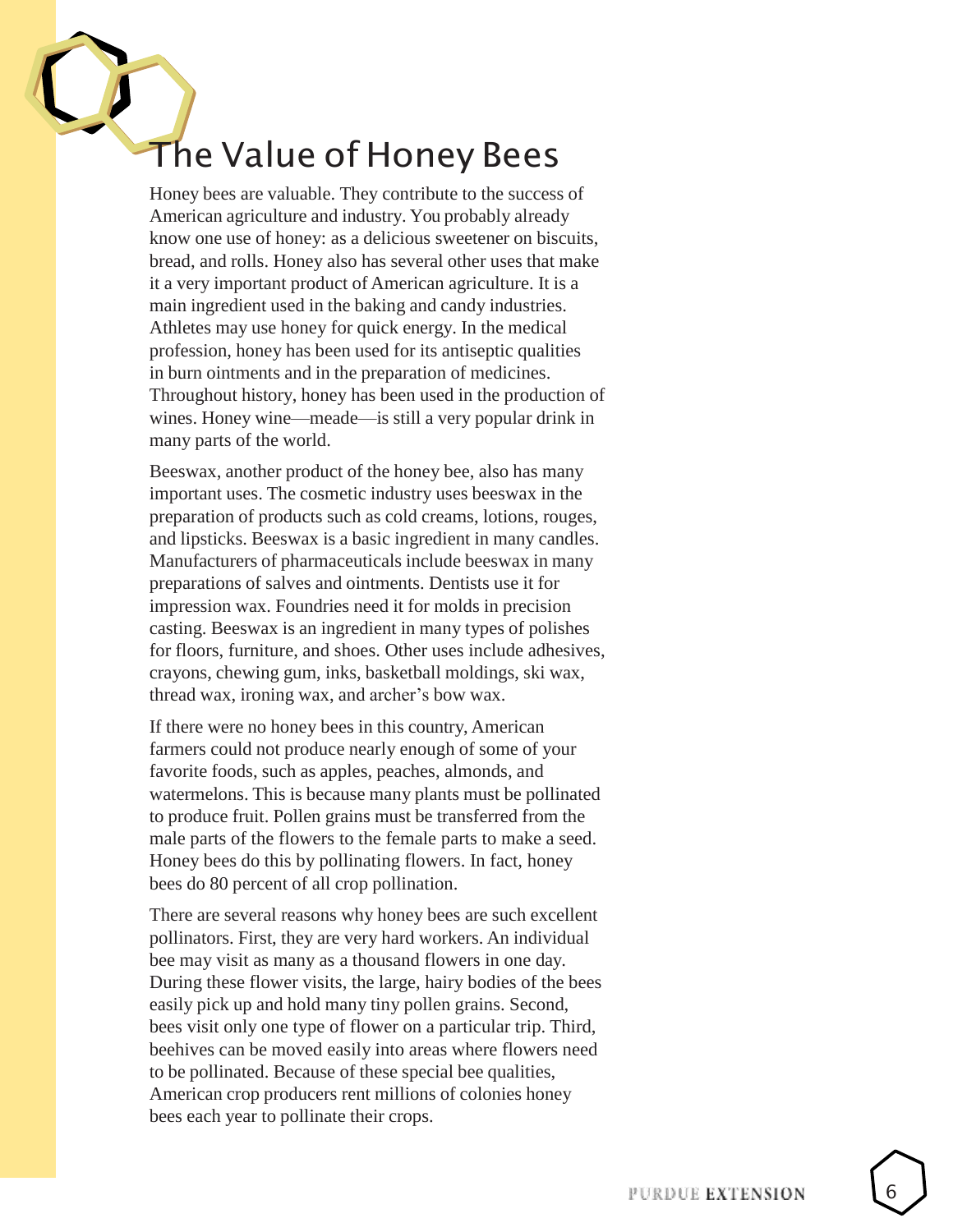Read Chapter I, "Suddenly You're a Beekeeper" in *The New Starting Right with Bees*. Then answer these questions:

What basic steps should you follow to keep an unexpected swarm?

|                                                                                                                                                                                                                                                                                                                        | These crops must be<br>pollinated by bees to                      |                                      |  |
|------------------------------------------------------------------------------------------------------------------------------------------------------------------------------------------------------------------------------------------------------------------------------------------------------------------------|-------------------------------------------------------------------|--------------------------------------|--|
| Briefly describe the nine "Directions for Hiving Your Package."                                                                                                                                                                                                                                                        | produce food yields:<br>Almonds                                   | Blackberry                           |  |
|                                                                                                                                                                                                                                                                                                                        | Apple<br>Blueberry<br>Cherry<br>Cucumber                          | Cantaloupe<br>Clover<br>Pear<br>Plum |  |
| 3.                                                                                                                                                                                                                                                                                                                     | Peach<br>Persimmon<br>Pumpkin<br>Watermelon                       | Raspberry<br>Squash                  |  |
|                                                                                                                                                                                                                                                                                                                        | These crops have<br>higher yields if the<br>honeybee visits them: |                                      |  |
| 5.                                                                                                                                                                                                                                                                                                                     | Eggplant<br>Lima Bean<br>Pepper                                   | Grape<br>Okra<br>Soybean             |  |
| 6.                                                                                                                                                                                                                                                                                                                     | Strawberry                                                        |                                      |  |
| 7.                                                                                                                                                                                                                                                                                                                     |                                                                   |                                      |  |
| 8.                                                                                                                                                                                                                                                                                                                     |                                                                   |                                      |  |
| 9. $\frac{1}{2}$ $\frac{1}{2}$ $\frac{1}{2}$ $\frac{1}{2}$ $\frac{1}{2}$ $\frac{1}{2}$ $\frac{1}{2}$ $\frac{1}{2}$ $\frac{1}{2}$ $\frac{1}{2}$ $\frac{1}{2}$ $\frac{1}{2}$ $\frac{1}{2}$ $\frac{1}{2}$ $\frac{1}{2}$ $\frac{1}{2}$ $\frac{1}{2}$ $\frac{1}{2}$ $\frac{1}{2}$ $\frac{1}{2}$ $\frac{1}{2}$ $\frac{1}{2}$ |                                                                   |                                      |  |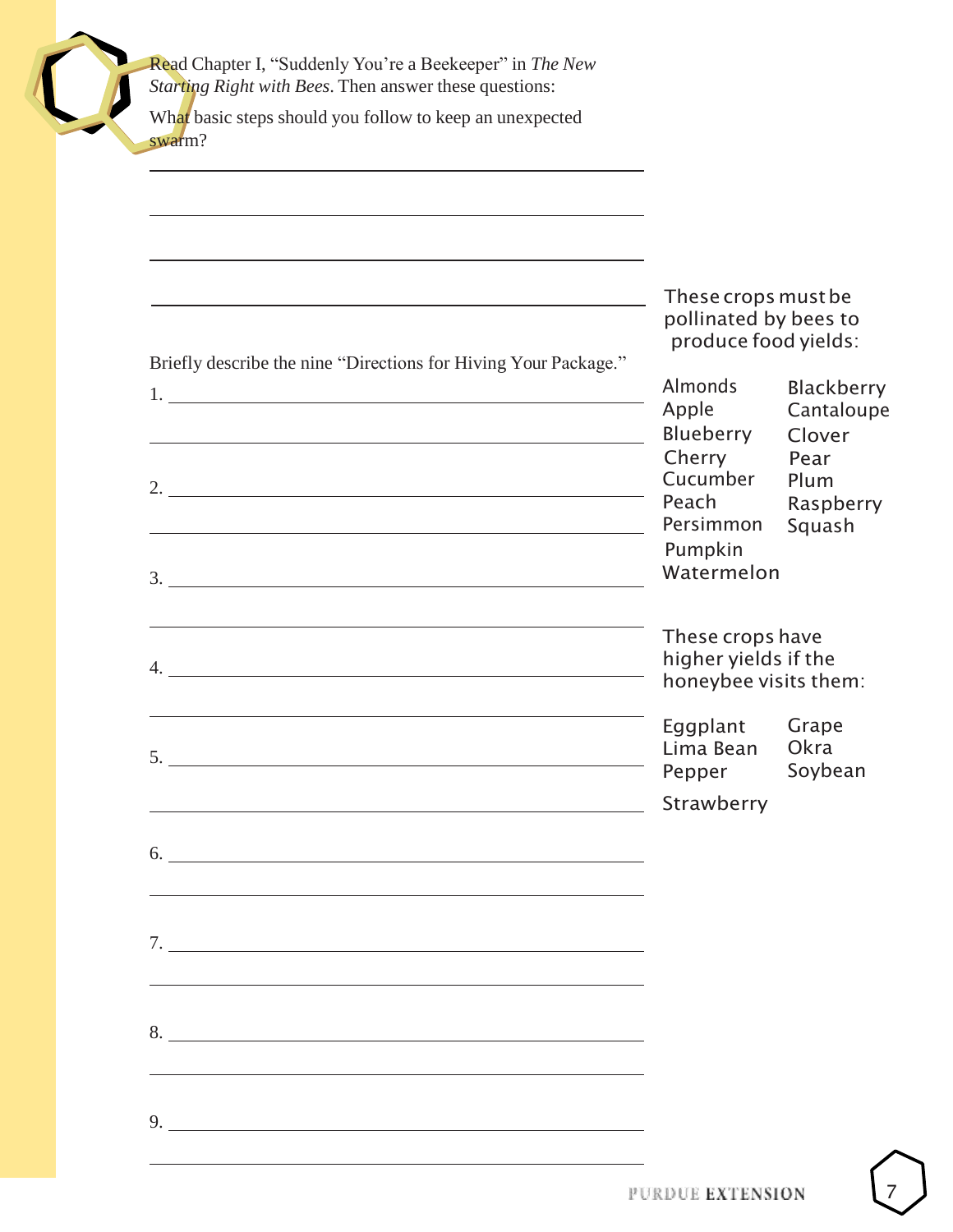<span id="page-7-0"></span>

A basic part of beekeeping is understanding and accepting the fact that you are going to be stung from time to time. No matter how good a beekeeper you become, occasionally you will accidentally crush a bee. You may visit the hives when the bees are disturbed by a change in the weather, by hunger, or by something else beyond your control. As a result, you may be stung.

A few people have serious reactions to bee stings. They may have difficulty breathing after being stung or have some other very dangerous reaction. If you are ever with a person who is severely allergic to a sting, take them to a doctor immediately. It is very unusual for a person to have such a bad reaction to stings. For most people, the sting of the bee is a momentary discomfort that says to slow down, be more careful, or in some way, show greater respect for those honey bees. Do not open a hive alone until you know your reactions to bee stings. If you are highly allergic to stings, you should be particularly careful when working with bees and you should go see an allergist before you consider continuing with this project.

The experienced beekeeper knows what to expect when they get stung and what to do to reduce the bad effects of the sting. You don't need to be afraid of the honey bee sting. A sting always hurts. Whether it is a first sting or the thousandth, it will hurt, but not too much. A bee sting is like getting a shot from the doctor; it will hurt for 20 seconds or so, then the pain fades away .

The beekeeper knows that only the worker bee stings. Her stinger is barbed, like a fish hook. When she pushes her stinger into your skin, it catches and pulls out of her body as she flies quickly away, causing her to die soon after. What she leaves in your skin is the barbed stinger attached to a poison sac. Often part of the bee's intestine is still attached to the stinger in your skin.

You can scrape the stinger off the skin using a fingernail or hive tool. Then puff smoke from a smoker or rub dirt on the area of the sting. This covers the smell of the sting so other bees won't be disturbed.

The experienced beekeeper also knows that swelling will probably develop around the spot where the sting was and may last a day or so. Although an ice treatment may reduce the swelling, there is really not much to do for it, except to get stung again! It seems that the more a beekeeper is stung, the less of a swelling reaction will result. So, there is some good in being stung; it will not be so bad when you are stung again.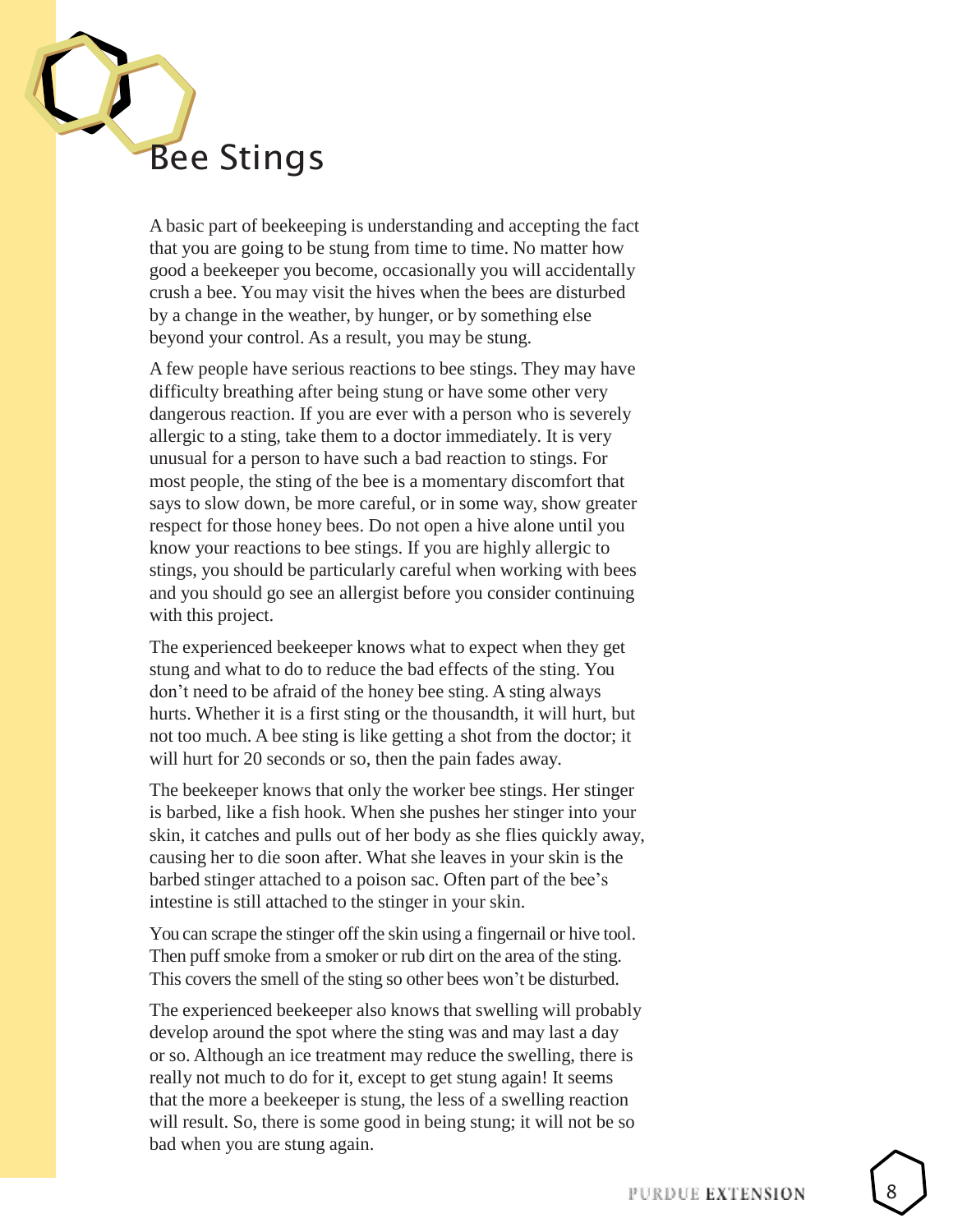

## <span id="page-8-0"></span>The Castes of Honey Bees

There are three types (castes) of honey bees in every colony:

- Worker bees
- Drone bees
- A queen bee

These bees each take a different length of time to develop from the egg to the adult stage (see Figure 1).



Figure 1. The castes of bees take different lengths of time to develop from egg to adult.

The drone bee is the largest and the worker bee is the smallest (Figure 2).

Read Chapter IV, "Getting to Know Your Bees," in *The New Starting Right with Bees* to learn about the kinds of honey bees.

Describe the queen and tell how her body shape, wing size, and stinger are important to her work. What do you find most interesting about the queen bee?





It usually takes \_\_\_\_\_\_\_\_ days to develop a queen from the egg to

the adult stage. She will remain a virgin queen for about days. Within or days after mating, the queen begins to lay eggs. Unfertilized eggs become drones. Fertilized eggs become worker bees.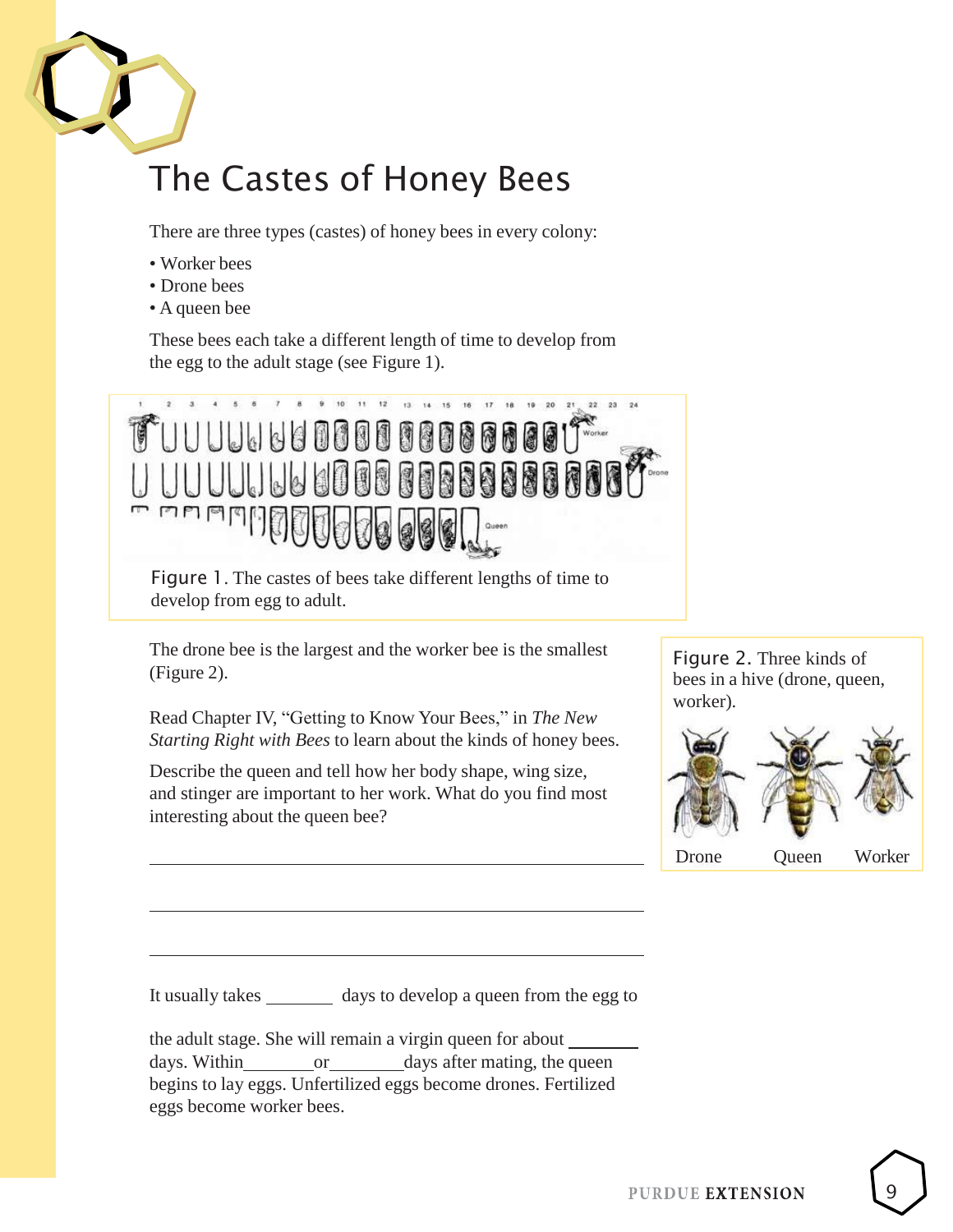

What is a drone and what does it do?

List the duties of the worker bees.

Why do some worker bees live to be six months old, and others die after only six weeks?

What are foragers and what do they do?

How is honey made from nectar? (Explain briefly.)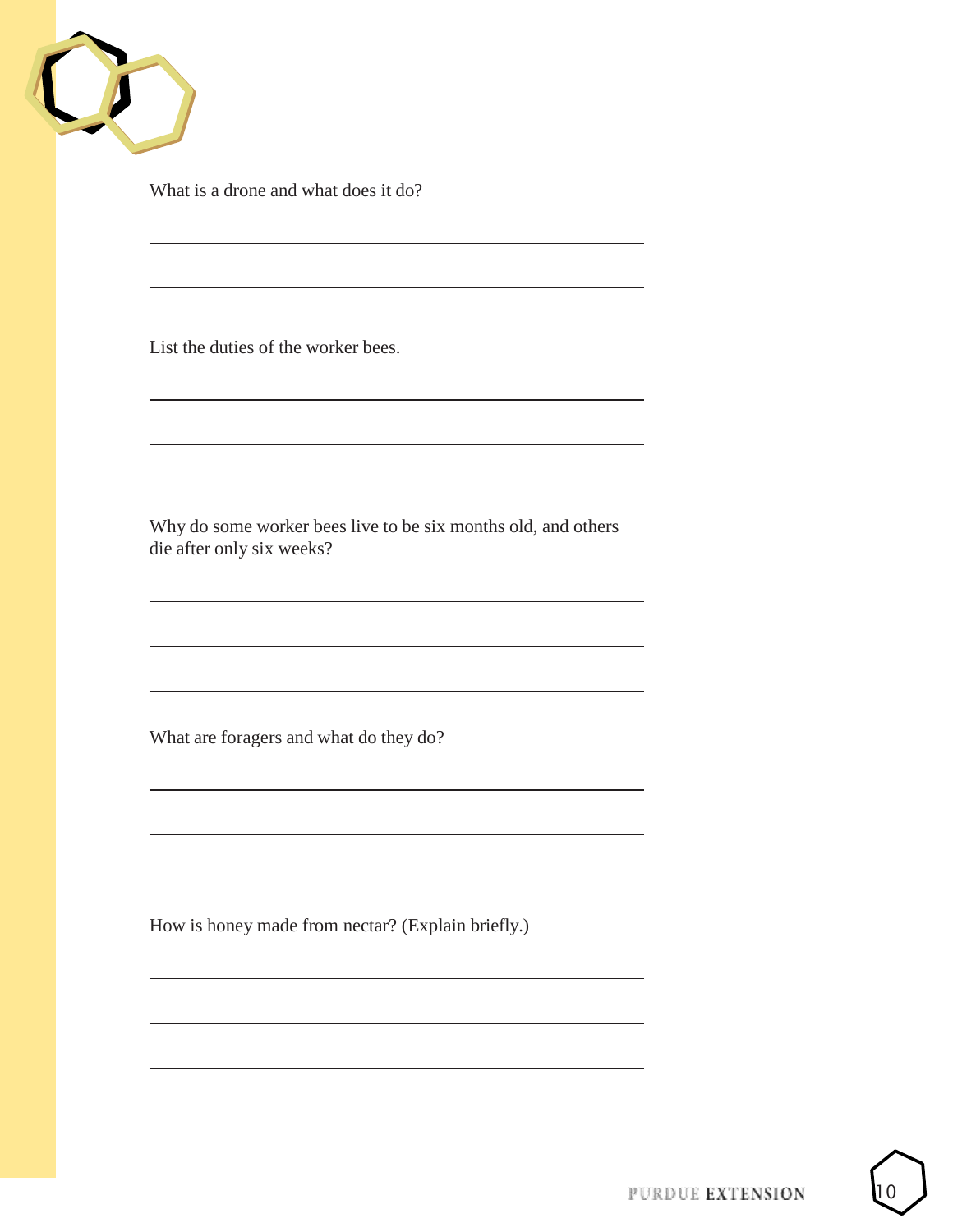# <span id="page-10-0"></span>Races of Honey Bees

Like people, bees from different parts of the world look and act differently. Variations in color, size, and habits are the bees' way of adapting to the climate and geography of an area. Today there are three different races of honey bees commonly found in America. All of them were originally brought here from other countries. These are not "pure" races because they have mingled with each other. There is great variability in bees, but each race has some particular characteristics.

#### ItalianBees

These bees were imported from Italy. They are the most popular bees in the United States because of their excellent habits. Italian bees are usually gentle and are not inclined to swarm (leave the hive in a group to start a new colony). They maintain a high colony population from early spring until late fall and produce beautiful white wax cappings on their honey. Italian bees are generally yellow in color. They are a little more likely to rob honey from other hives than the two races listed below.

#### Carniolan Bees

The Carniolan bee is almost black in color. This race of bee originated in Austria, Bulgaria, central Europe, Hungary, Romania, and Yugoslavia.They are the secon d most popular honey bees in this country. Like the Caucasian bees, the Carniolans are very quiet and gentle. Carniolan bees tend to increase their colony population very rapidly in the spring but the increase in colony size can make them more likely to swarm.

#### Africanized Honey Bees

An African race of bees was imported into South America in 1956. These bees are highly defensive —or you could call them aggressive! They are much more likely to sting than other bees. Once disturbed, they will chase people and animals that come near their hive. However, they are not likely to sting when they are foraging on flowers away from the hive. Africanized bees are now present in some of the southern United States, but are not well adapted to the cold winters of the Midwest. They have some traits that make them well adapted to the tropics, such as a tendency for the colony to grow very rapidly and to swarm often. It is not known whether Africanized bees will adapt to our climate by mating with our European races of bees. If this happens, they may become less aggressive.

If you have a hive of bees that sting too much, even though you are careful not to be rough with them, it is best to replace the queen. They will slowly become gentler.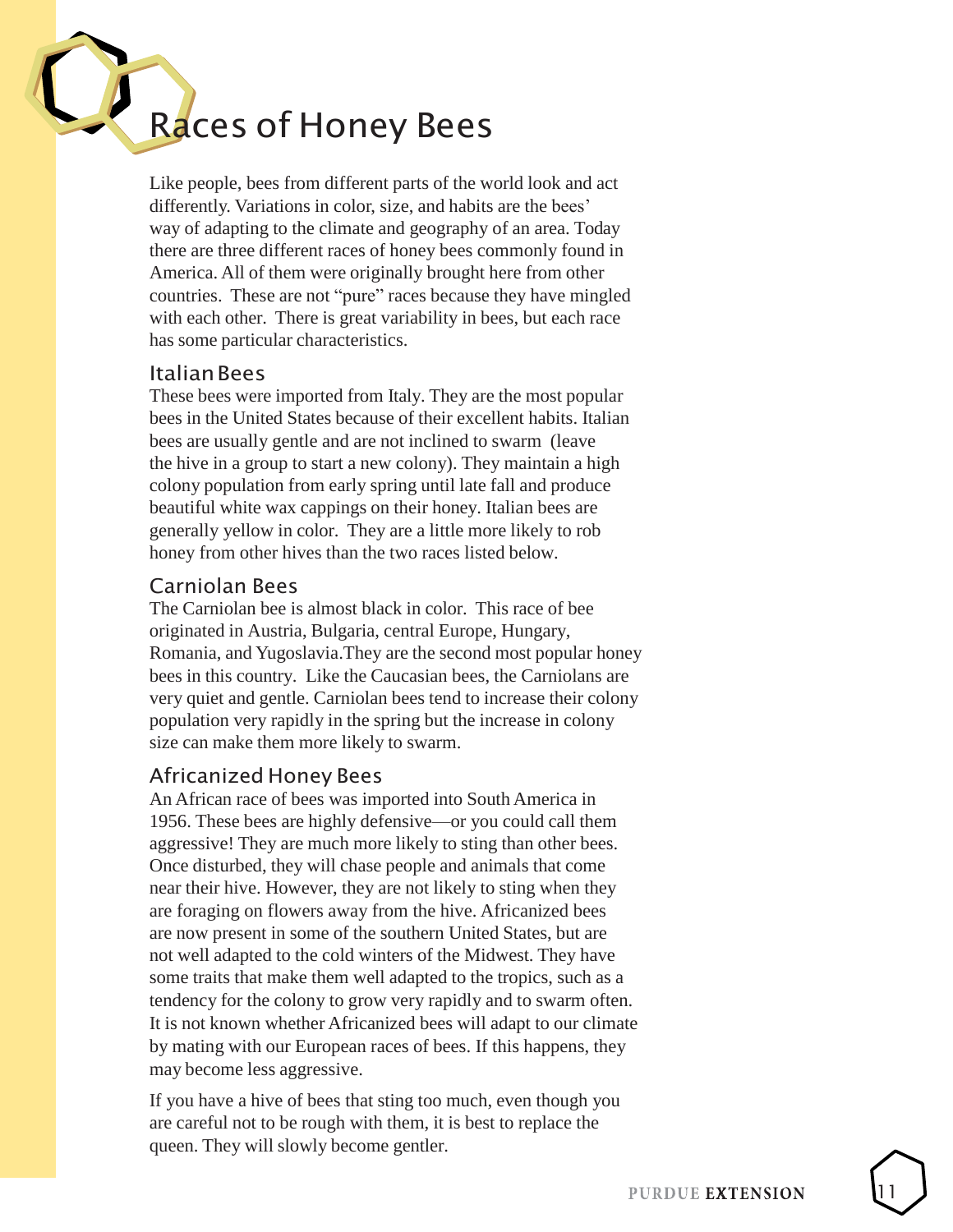

## <span id="page-11-0"></span>Honey and Honey Plants

People have always valued honey, the primary food of the bees. Men and women use it for many different purposes: as a preventative and cure of disease, as a healthier substitute for sugar, as an ingredient in baking, and as a favorite sweet.

Honey begins as nectar, a sweet liquid secreted in flowers. Nectar is composed almost entirely of sugar and water. It is produced by plants to attract bees. While collecting the nectar, a bee picks up pollen with its body hairs. As the bee visits another flower for more nectar, some of this pollen rubs off. This transfer of pollen causes the fertilization of the second flower, and seeds are produced. Nectar is what the flower pays to the bee for the service of being pollinated.

Nectar usually collects in a tiny pool inside the flower. The amount of nectar the flower produces depends on the type of flower, the weather, the time of day, and the amount of recent rainfall. The visiting bee, a field worker, sucks up as much of this nectar as she can, using her long tongue (proboscis).

The honey bee has two stomachs, a honey stomach and a real stomach. The honey stomach is used only for the temporary storage of honey. It is in front of the real stomach, where the process of digestion takes place (Figure 4). The nectar sucked up by the honey bee's proboscis is held in the bee's honey stomach while she flies back to her hive. At the hive, the field worker transfers the nectar she has collected to three or more "house" bees who suck the nectar from the mouth of the field bee.



Main parts of the digestive, circulatory, and nervous systems of the worker honeybee. [Drawing from The Hive and the Honeybee by permission of Roy A. Grout. (Grout, Roy A., ed. 1975. 5<sup>th</sup> ed. Dadant and Sons, Hamilton, Illinois)]

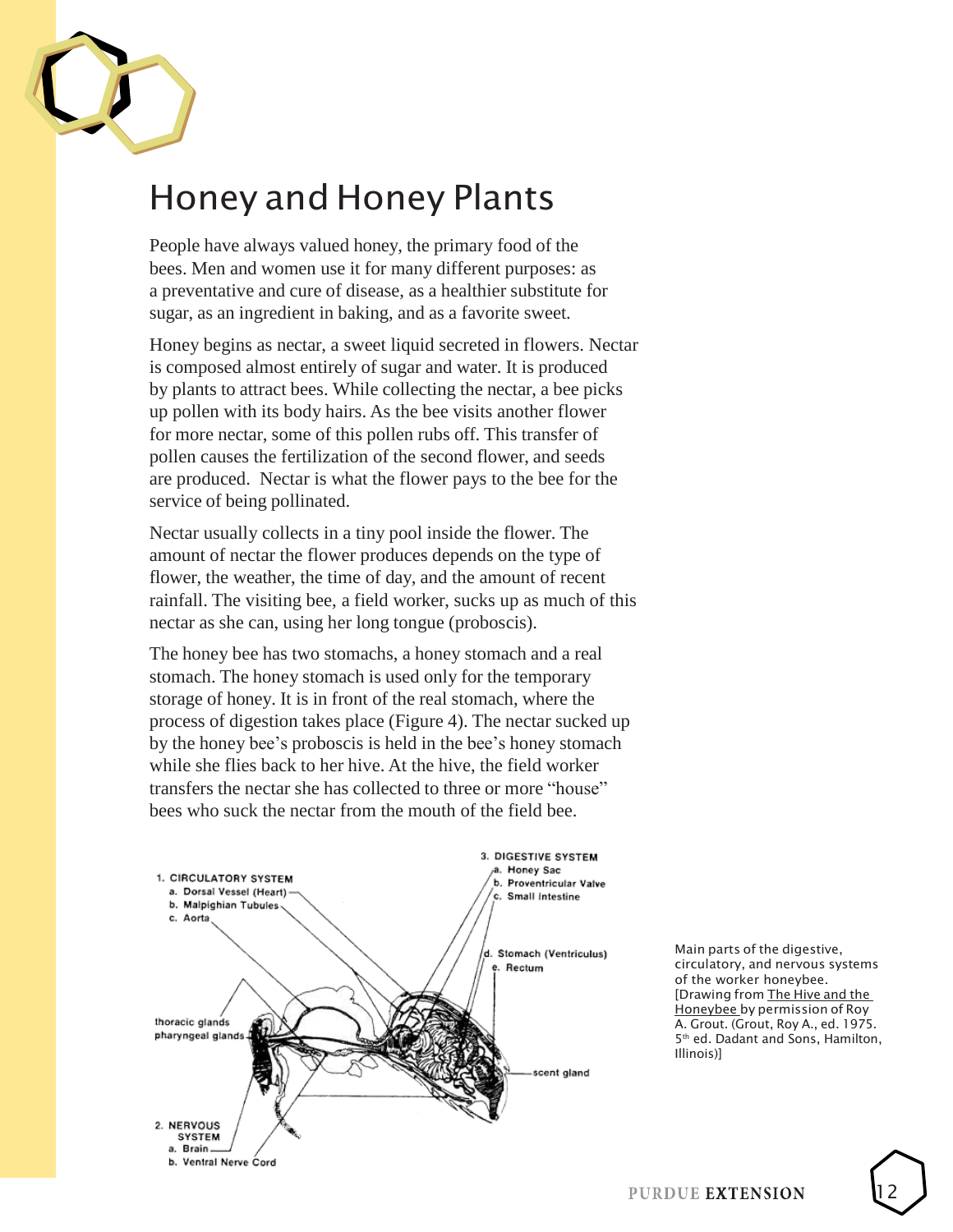The house bee changes the nectar into unripe honey. She does this by moving the nectar about in her mouth and mixing it with chemicals called enzymes. After the mixing process, which takes about 20 minutes, the house bee deposits the unripe honey in a cell for ripening. The new honey ripens through the process of evaporation. Just as water left in a glass will eventually evaporate into the air, extra water will evaporate from unripe honey that is left to sit in the cells. Then ripe honey is all that remains. The time it takes for the evaporation process depends upon factors such as the type of nectar, the air temperature, and the humidity. The bees often fan their wings to speed the evaporation.

The honey is ripe when it is less than one-fifth water. Once the honey is fully ripe, house bees cover it with a thin layer of wax. This protects the honey. The wax covering keeps the honey fresh and safe until it is needed by hungry bees or beekeepers.

Remember that the starting point in the production of honey is in flowers that produce nectar. A beekeeper needs a good knowledge of plants and their flowers. An understanding of honey plants, the plants that produce nectar used by bees to make honey, helps a beekeeper know where to put the hives. The list below shows plants that are important for bees in Indiana. Many of the plants listed do not make much surplus honey because of the duration of the bloom or conditions in a particular year. The best way to determine which plants bees will use to make honey is to watch them. The following list will help you know which flowers to watch.

#### Honey Plants

The following list (courtesy of Dr. G. Hunt, Purdue University) gives you an idea of the types of flowers that attract bees. The best way to see what your bees like is to watch them!

- 
- 
- 
- 
- 
- $\cdot$  blue vine or climbing  $\cdot$  qround ivy milkweed (mostly in one • mint area of southwestern **•** raspberry
- important for blueberry pollen, not honey)
- 
- apple blossom (and other  $\cdot$  clover: small white (dutch), fruit trees) The South School and White Sweet fruit trees asters (in fall, especially example as (major honey source)
- the small, white frostweed  $\cdot$  currant and gooseberry
- aster) **•** dandelion (important in the basswood basswood basswood basswood basswood basswood basswood basswood basswood basswood bass and  $\mathbf{F}$  is  $\mathbf{F}$  is  $\mathbf{F}$  is  $\mathbf{F}$  is  $\mathbf{F}$  is  $\mathbf{F}$  is  $\mathbf{F}$  is  $\mathbf{F}$  is  $\mathbf{F}$  is  $\mathbf{F}$  is  $\math$
- black locust **• •** goldenrod (late summer to fall, • blackberry different kinds)
	-
	-
	-
	- Indiana) **•** silver maple, red maple • blueberry (bees are very (maples mostly important for
	- pollination) tulip poplar (tulip tree, the box elder stateflower)

Many exotic plants in people's gardens also attract bees.

PURDUE EXTENSION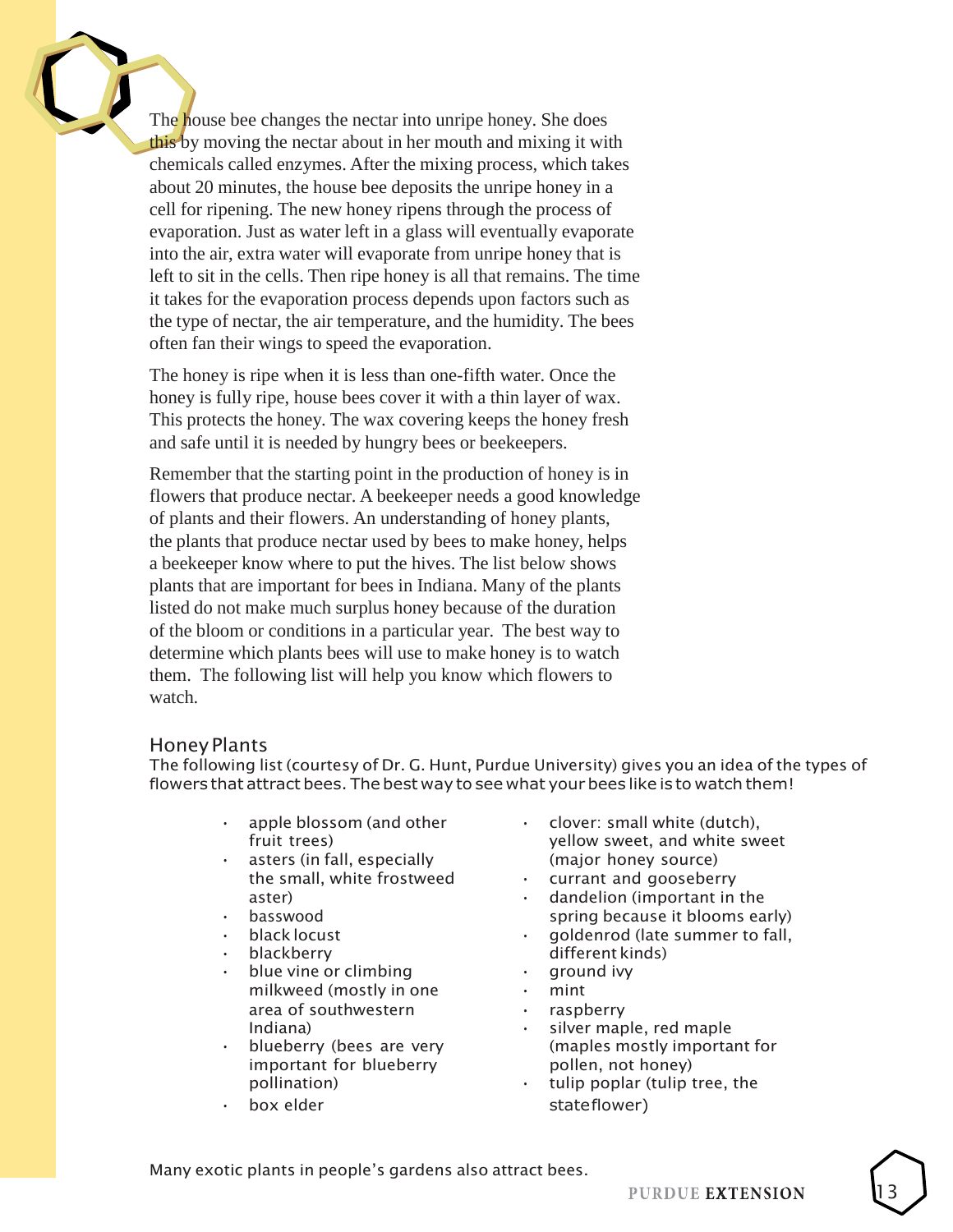

### <span id="page-13-0"></span>Observing the Hive Entrance

The hive entrance of a honey bee colony is very much like the front door of your house. Just as you go through it on your way to and from school, the field bees must exit and enter through the hive entrance on their trips to visit flowers. By watching a hive's entrance, beekeepers can learn a great deal about the levels of activity of their bees. Observing the hive entrance not only tells about the honey plants in bloom that are attracting the field bees, but it also tells about the work going on inside the hive. The more nectar and other supplies the field bees bring in, the busier the house bees will be, storing away and using supplies to build new comb and to care for the young bees.

What is happening at the hive's entrance can also tell beekeepers about the health of their bees. For example:

- If you are too hot in your house, you may sit outside your front door. Bees do the same thing.
- When you are cold, you close the front door. Although the bees cannot close their hive entrance, they will remain inside, away from the entrance, when they are cold.
- When you do not feel well, you stay inside to rest. Sick bees do not leave their hives, either. However, if they are very sick they will crawl out of the hive and die.

Observe the entrance to a hive, watching closely for at least 15 minutes at least once every three weeks. Do this at different times of the day. Sit as close to the entrance as possible so that you have a clear view of the activities taking place. **Do not** sit in front of the entrance! The bees will become confused if they see you in front and won't know where to go. For each observation period, write a report of what you saw. Describe what they were doing there and what, if anything, they were carrying in or out of the hive. Make certain to include the information listed below in your reports:

- the date and time of day of your observation
- the weather conditions while you were watching
- a summary of the activities you observed at the hive entrance
- the types and approximate number of bees you saw

Staple your completed report to the back of this manual.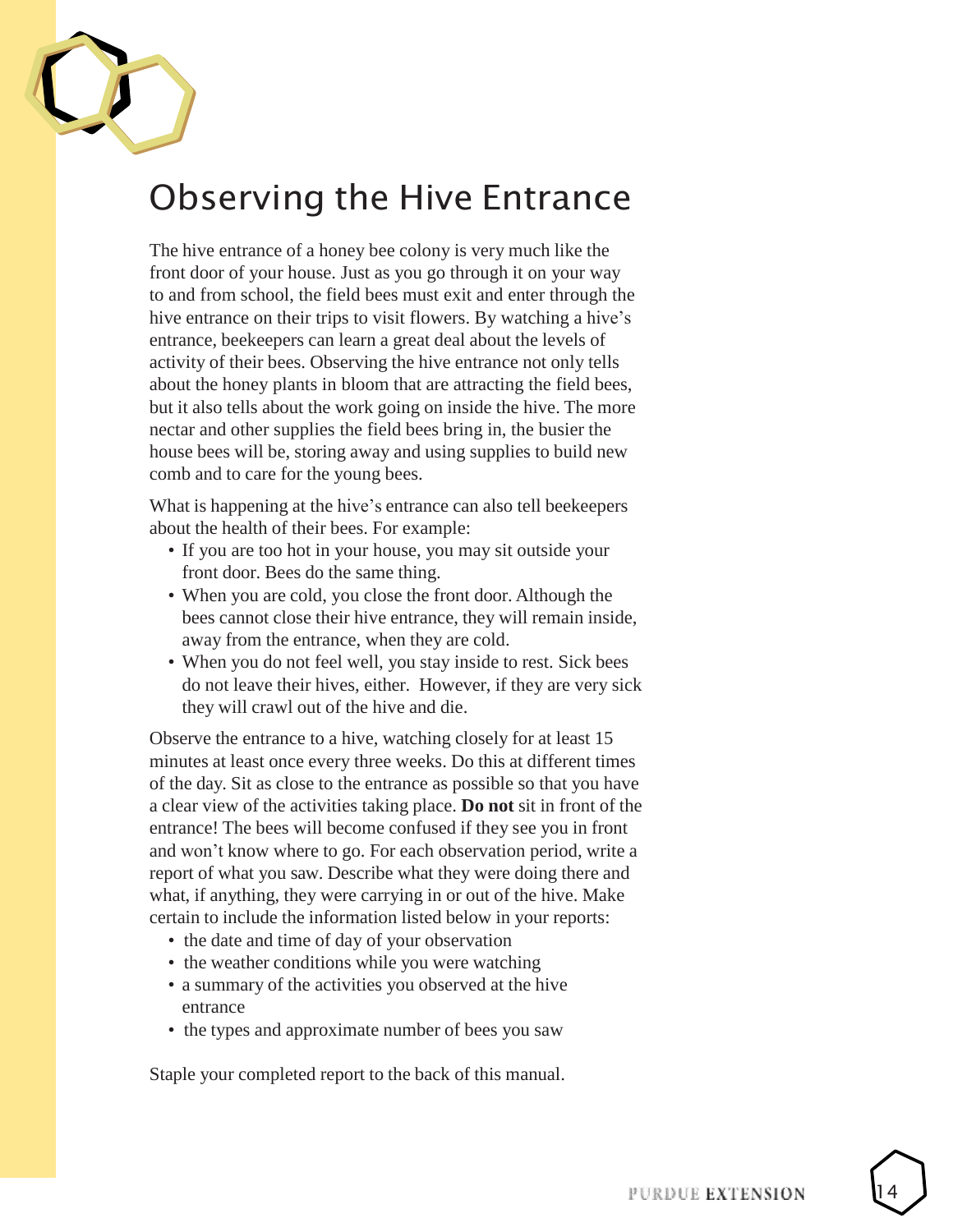

Fill out the chart below to identify the flowers blooming in your area. Begin your observations early in the spring when flowers start blooming, and continue until late autumn when you can find no more blooming flowers. Remember that you'll find blooms on many trees and vines, as well as the smaller plants you usually call flowers. Bees will fly a mile or two if they do not find what they need near their hive.

| <b>Name of Plant</b> | <b>Description (Type)</b><br>of plant, size of<br>bloom, color of<br>bloom, etc.) | Location | <b>Blooming Dates</b><br>$(from - to)$ | <b>Bees on Blooms?</b><br>(If so, describe<br>their activities.) |
|----------------------|-----------------------------------------------------------------------------------|----------|----------------------------------------|------------------------------------------------------------------|
|                      |                                                                                   |          |                                        |                                                                  |
|                      |                                                                                   |          |                                        |                                                                  |
|                      |                                                                                   |          |                                        |                                                                  |
|                      |                                                                                   |          |                                        |                                                                  |
|                      |                                                                                   |          |                                        |                                                                  |
|                      |                                                                                   |          |                                        |                                                                  |
|                      |                                                                                   |          |                                        |                                                                  |
|                      |                                                                                   |          |                                        |                                                                  |

Bees get most of the nectar they use from wildflowers, especially clover in Indiana. It is important to know how much wild land is within a mile of your house. Visit these patches and watch for bees.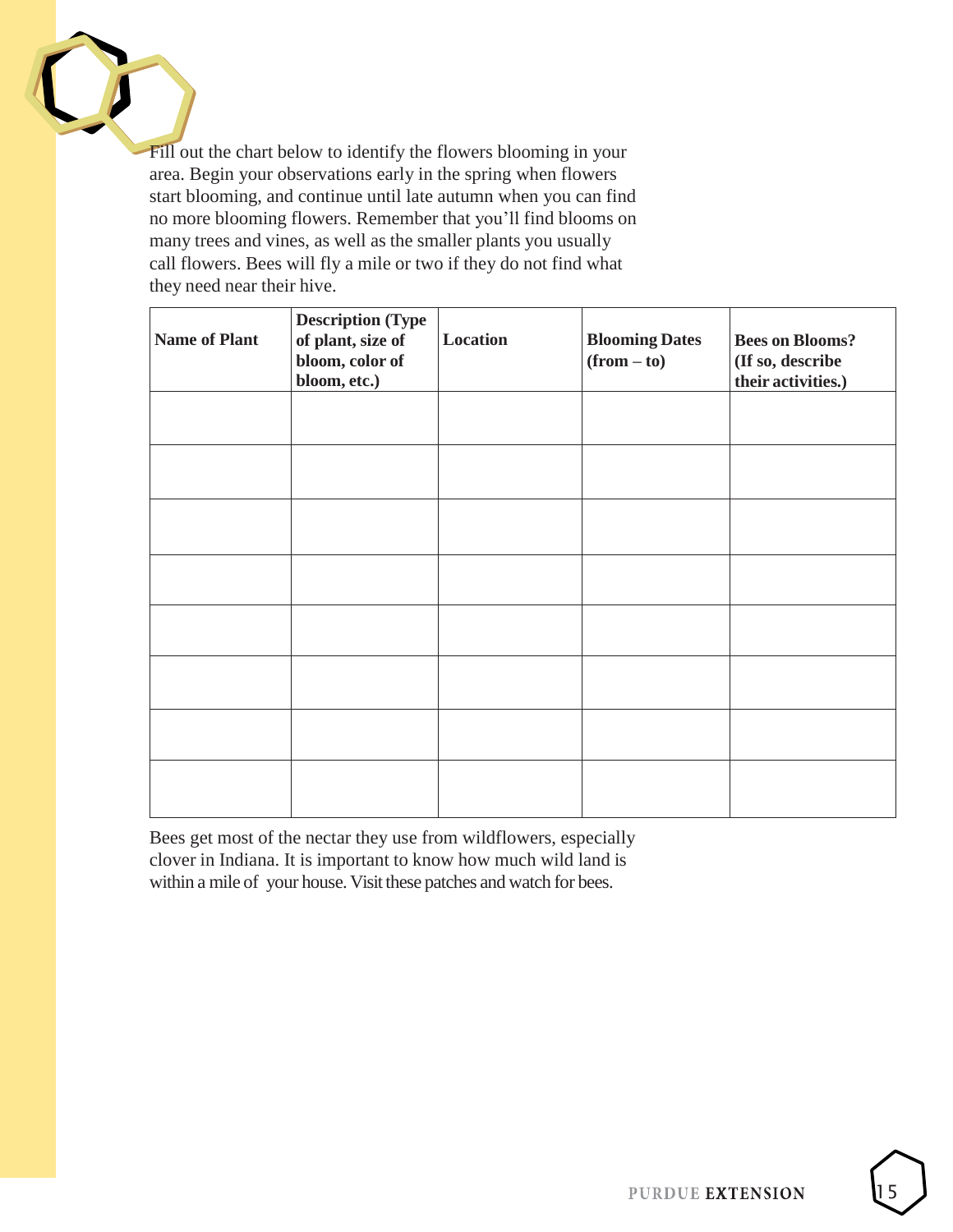

#### <span id="page-15-0"></span>Beeswax and Honeycomb

The honeycomb is the inner house of honey bees. It is where young bees are raised and where the hive's food is stored. Comb is built out of beeswax, which is produced only by young worker bees. Glands on the undersides of the bodies of these young bees can produce tiny pieces of wax. Worker bees chew these small flakes of wax and work them to form the comb. Generally, the newly constructed comb is beautifully white in color. It may be light yellow when bees are getting nectar from goldenrod or other similar flowers. The comb becomes darker over time, because as each new bee is born, it sheds its skin and this becomes part of the cell. Also, bees collect propolis, which can make the comb darker.

The comb (Figure 5) consists of many small, six-sided tubes (cells) built side by side. The floor of the cells slopes slightly downward to the bottom and is shaped like a three-sided pyramid pointing away from the cell opening. This small slope is necessary so that the substances put into the cell do not slide out of it.

There are three different cell sizes. The large drone bee is hatched from an egg and grows to adulthood in the larger of the two cells (drone cell). The smaller, worker bee grows in the slightly smaller worker cell. Worker cells that are full of eggs, developing larvae, and pupae are usually found in the central part of the comb (brood area). The third cell size is the queen cell.

Bordering the brood area is a narrow strip of worker cells where pollen is stored. Pollen is an important food for the larva growing in the brood area cells, because it is the source of the bees' protein and because it is rich in fat. The field bees collect pollen in the form of tiny pellets from flowers and carry it back to the hive by putting it in small, basketlike pouches on their back legs. This pollen varies in color, depending on the type of flower from which it came.

A cell is never completely filled with pollen (Figure 6). Bees generally pack the pollen in a cell until it is about 3/4 full. Sometimes they add a little honey to the pollen to preserve it. This makes the pollen look wet. This storage method maintains the freshness of the pollen for a long time. The outer edges of comb beyond the narrow pollen storage area are used for ripening and storing honey.

Between each comb, the bees leave a space about 3/8-inch wide. If the space between combs is much wider or narrower, the bees will close it up with wax and bee glue.

Figure 5.



Slope of cells from front to middle of comb.



The economy of the hexagonal shape for making honeycomb cells.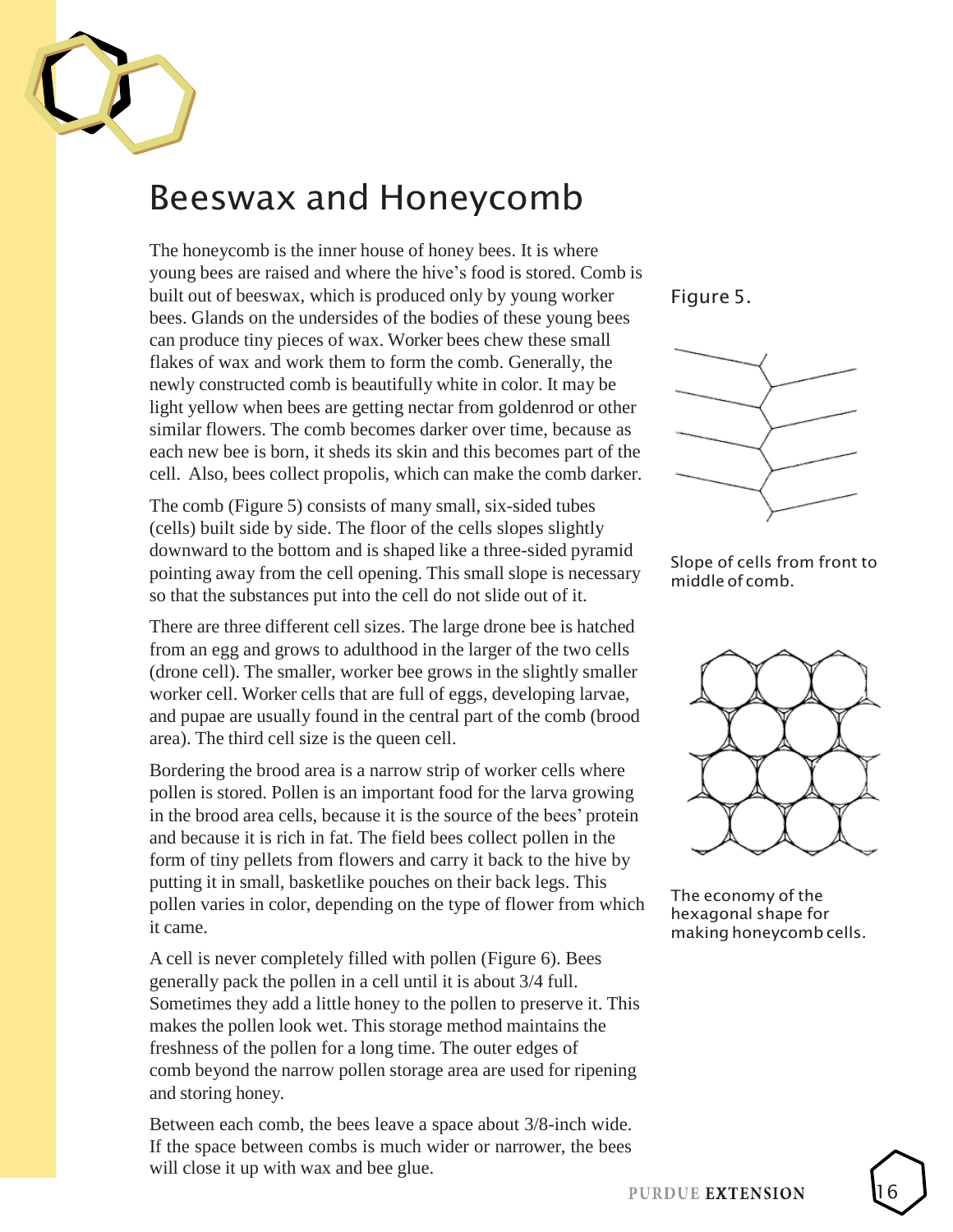It was the discovery of this important space, the bee space, by Langstroth that led to the development of the modern beehive. In the modern beehive, all the frames of comb are specially built so that they are surrounded on all sides by bee space. Because of this, the bees do not clog up the area between the frames of comb. Then the frames can be taken out and put back into the hive easily.

Besides the honeycomb, you are certain to find another important substance in the hive. This is bee glue (propolis). Propolis is a very sticky brown material that the bees use for many purposes: holding down the hive lid, covering the inside walls of the hive, fastening frames, strengthening comb, plugging holes, and, sometimes, narrowing the entrance. Field bees gather propolis from various plant buds, picking up such sticky substances as pitch from pine trees.

Name three different substances that can be found in the cells of honeycomb.

Draw a simple picture of honeycomb.

Why is it true that the older the comb is, the darker it is?

#### Figure 6.

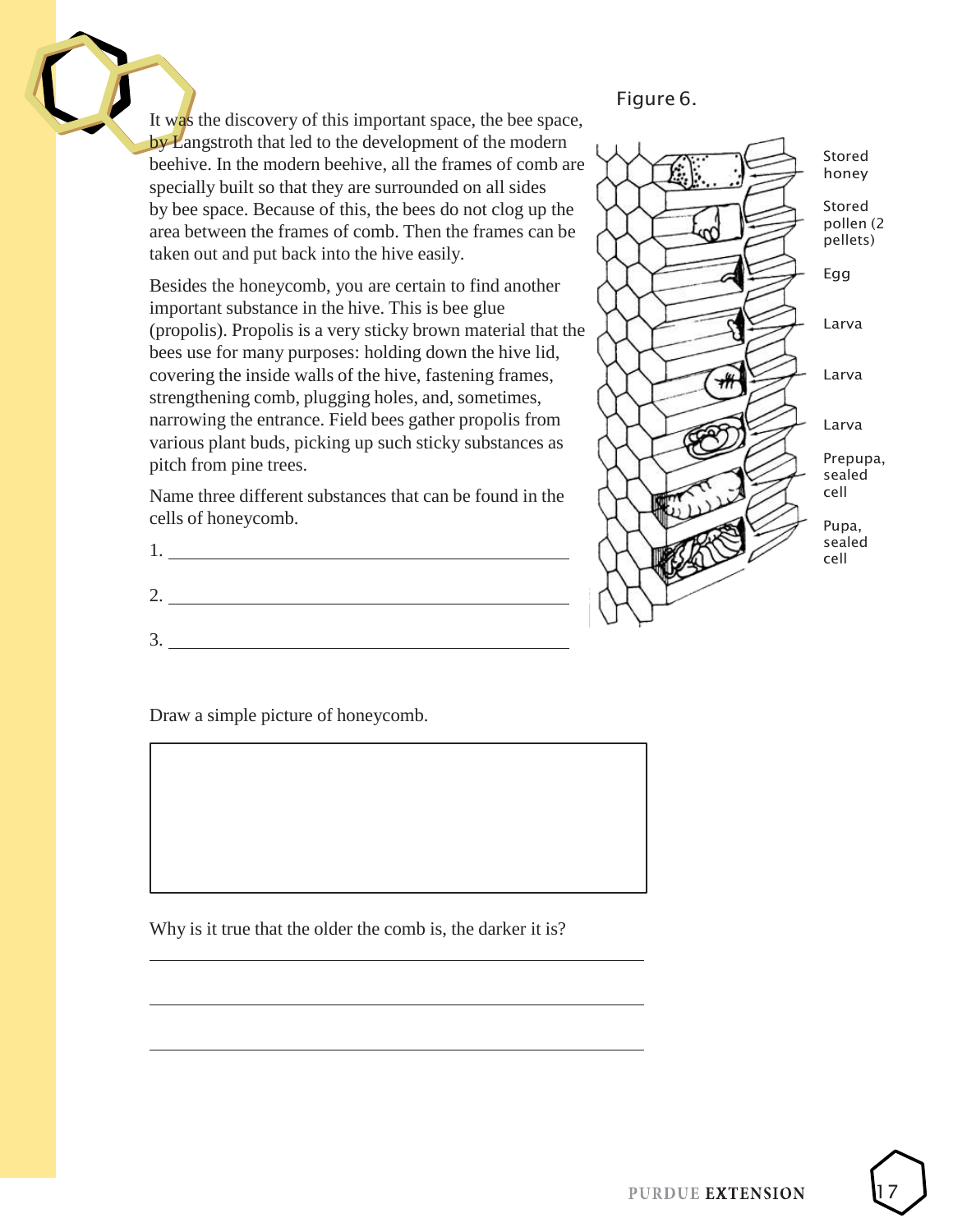Describe how bees build comb.

Why is a drone cell larger than a worker cell?

What is the brood, and where is it found?

Why is the brood area surrounded by pollen storage cells?

Give five uses of propolis.

1.

| <u>1. _________________________</u> |  |
|-------------------------------------|--|
| 2.                                  |  |
|                                     |  |
|                                     |  |
|                                     |  |
| 5.                                  |  |

Name another substance besides pine pitch that honey bees could probably use as propolis.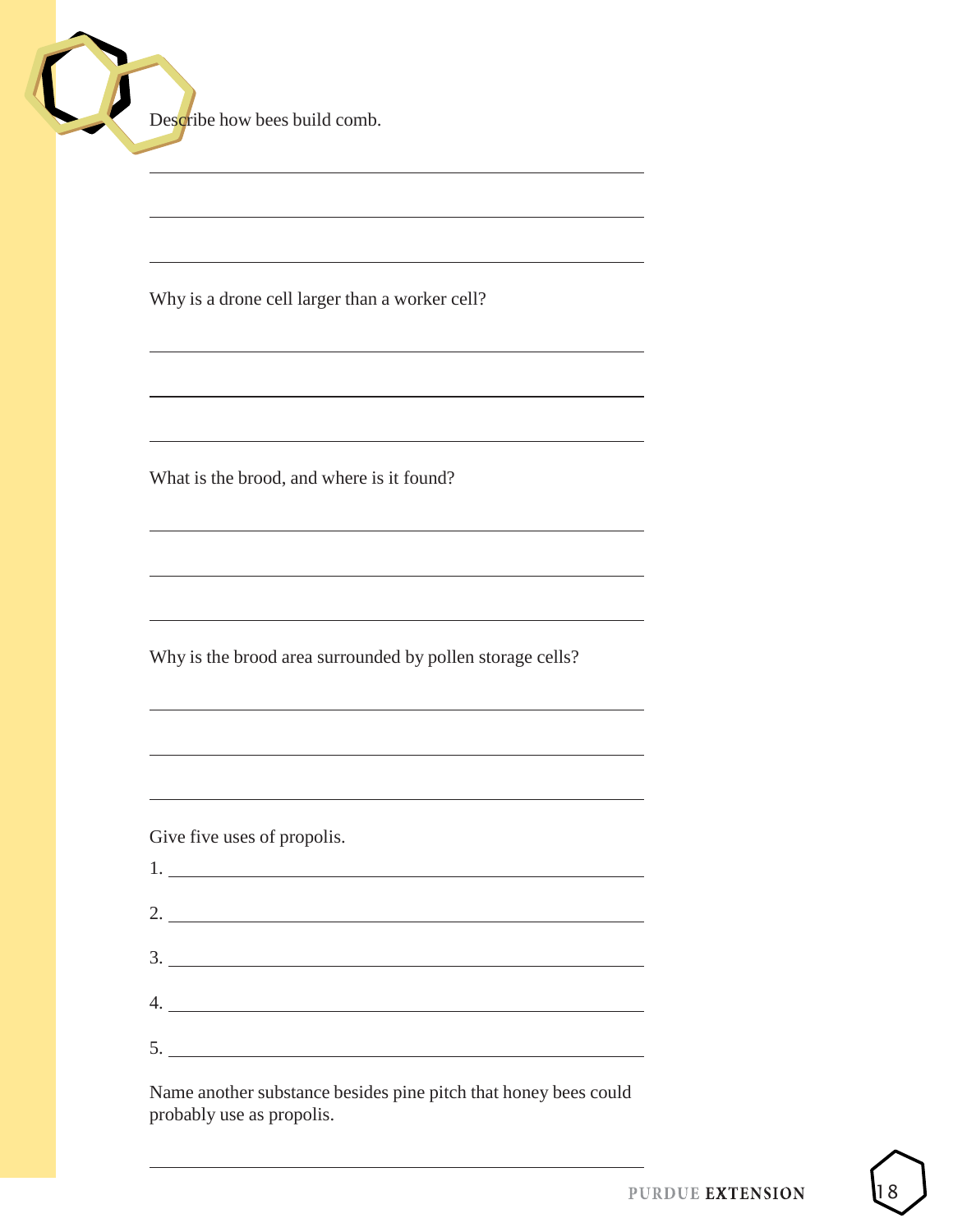<span id="page-18-0"></span>

## Beekeeping Equipment

Now that you have a good basic understanding of honey bees and their activities, you are ready to begin gathering the equipment that you will need to operate your own beehive in Division II. As in any business, you will find that you must make an initial investment to get the equipment to begin beekeeping. However, an advantage of beekeeping is that the amount of equipment you need is limited. And once you have it, assuming that you take good care of it, your later expenses will be small. If you are not sure you are interested enough in beekeeping to purchase your own equipment, you may be able to lease a hive from a beekeeper. Check with your county Extension educator, the bee specialist at Purdue, or the Indiana bee associations listed on the "Purdue University Beehive Website" for referrals to beekeepers who are willing to lease a hive to a 4-H'er. You can find this Web site listed in the Resources section at the end of this manual.

For a good explanation of most of the equipment you will need, read Chapter 2, "Before You Start, Equipment" and Chapter 5, "Your First Honey Flow, Other Equipment" in *The New Starting Right with Bees.*

A valuable tool of the beekeeper is a hive tool. This is a chisel -like instrument slightly curved at one end. It enables the beekeeper to pry up hive lids, supers, or frames glued tightly together with propolis. It is also a handy tool because you can use it as a scraper and a nail puller.

A beekeeper must take care to wear suitable clothing. First, you should have a good pair of leather gloves. This is especially important for the beginning beekeeper until they are experienced enough to know how to work without angering the bees and to know when the bees are unlikely to sting. Many beekeepers prefer special beekeeping gloves that cover the forearm past the elbow. Others like to wear regular gloves along with gauntlets, which are sleeves with elastic in each end extending from the wrist to above the elbow. All the beekeeper's clothing should be white or light in color. It should not be made of rough, wool -like material. Bees are angered by dark -colored and/or fuzzy material, especially if it smells like an animal!

The experienced beekeeper is careful to cover his or her ankles with light -colored socks. Because ankles are on about the same level as a hive entrance, they are often attacked first by angry bees. Even gentle bees may crawl up your pants by mistake!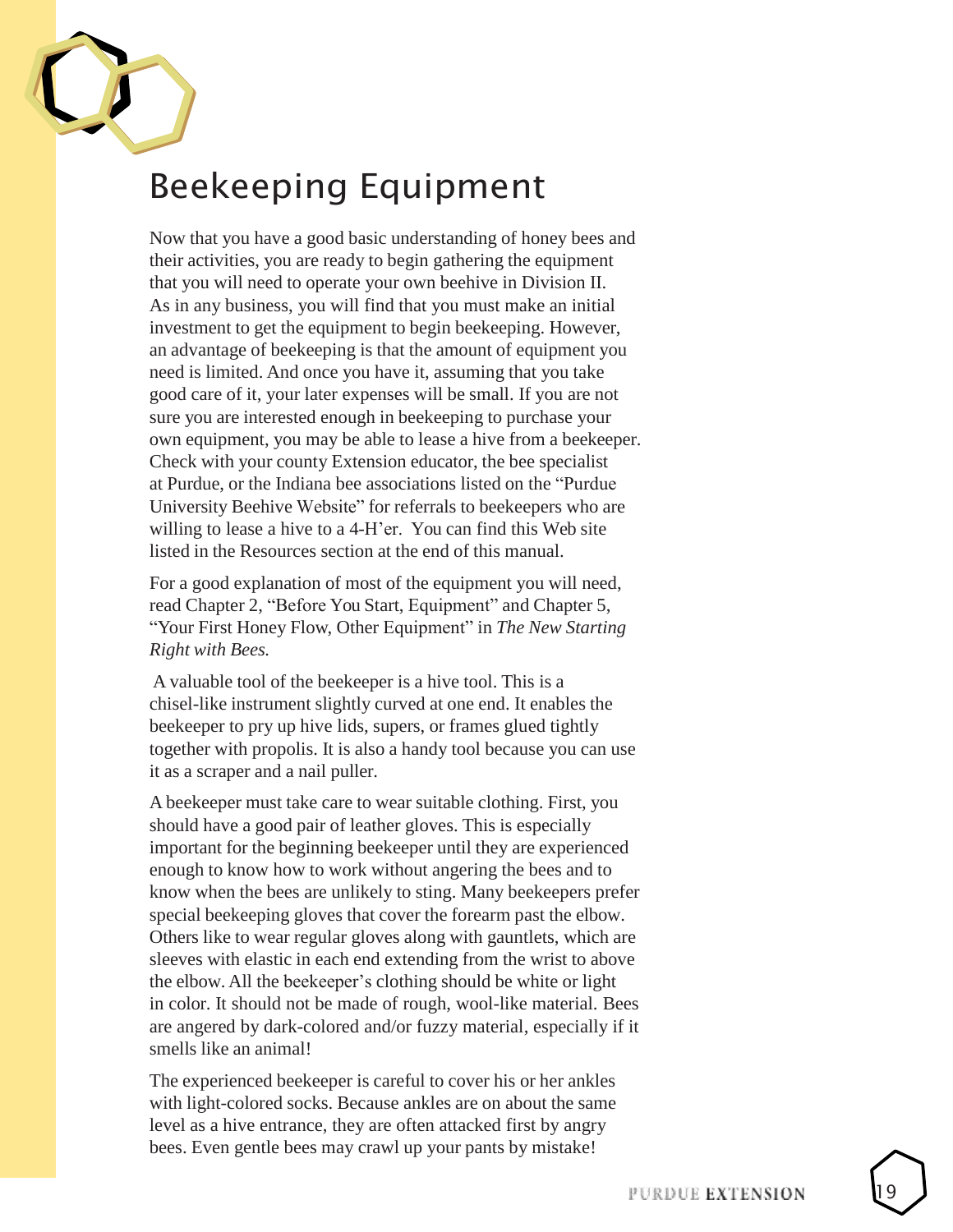The experienced beekeeper will fasten down pant legs using bicycle clips, large rubber bands, or string to keep bees from crawling up their pant-legs. Many beekeepers like to wear white coveralls to protect their clothes and to give them added warmth on cooler days in early spring or late autumn.

Beekeeping equipment is available from several convenient sources. There are several bee supply manufacturing companies in neighboring states. Write to one, asking for their current supply catalog and the addresses of equipment dealers in Indiana. (There may be one near you.) From the catalog you can order equipment through the mail. Beekeeping equipment manufacturers are listed at the Purdue University Bee Hive site. See the Resources section for more information.

| <b>Item</b>                     | <b>Number Needed</b>        |
|---------------------------------|-----------------------------|
|                                 |                             |
| Bottom board and entrance cleat |                             |
| Hive body and frames            | $\mathcal{D}_{\mathcal{L}}$ |
| Extracting supers with frames   | $2 - 3$                     |
| Foundation                      | 1 sheet per frame           |
| Inner cover                     |                             |
| Hive cover                      |                             |
| Queen excluder                  | 1 (optional)                |
| Smoker                          |                             |
| Bee veil                        |                             |
| Hive tool                       |                             |
| Gloves                          | 1 pair                      |
| Long sleeve white shirt         | 1 (recommended)             |
| Overalls                        | 1 (recommended)             |
|                                 |                             |

You will need the following equipment to start your hive:

Complete the beekeeping inventory to have a record of your purchases.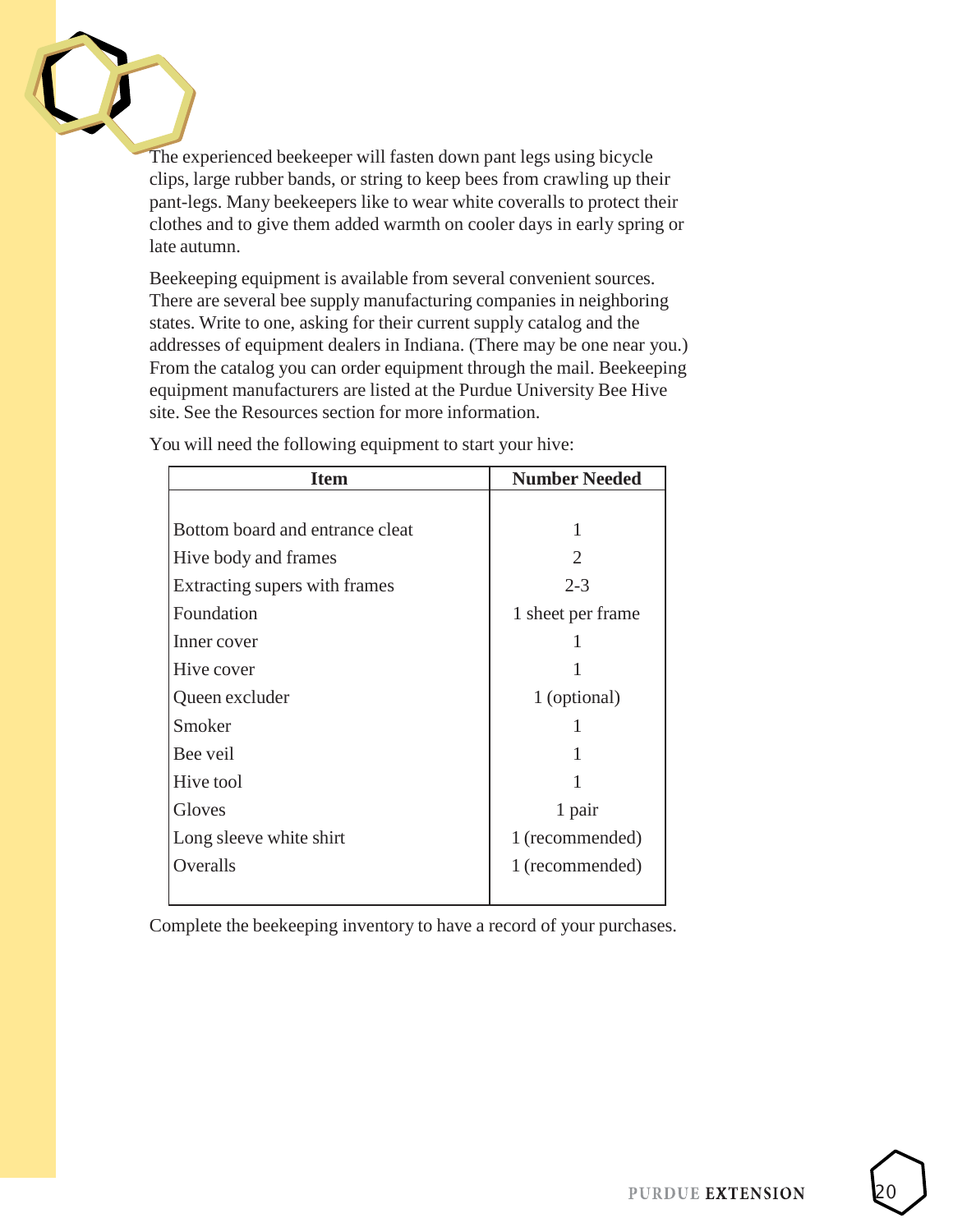## <span id="page-20-0"></span>Observing a Beekeeper

As you read at the beginning of this manual, your best source of information about beekeeping is the experienced beekeeper. Having almost completed Beekeeping I, you now understand enough about the honey bee and the equipment of the beekeeper to know what questions to ask your advisor.

Carefully observe your beekeeper advisor as they check a beehive. Write a description of each step in the process of "going through" a beehive, beginning with the preparation of the necessary equipment—lighting the smoker, putting on the veil, etc.—and ending with the clean-up procedures that follow such work.

#### Beekeeping Inventory

| <b>Date Obtained</b> | <b>Item</b>  | <b>Number</b> | <b>Cost</b> |
|----------------------|--------------|---------------|-------------|
|                      |              |               |             |
|                      |              |               |             |
|                      |              |               |             |
|                      |              |               |             |
|                      |              |               |             |
|                      |              |               |             |
|                      |              |               |             |
|                      |              |               |             |
|                      |              |               |             |
|                      | <b>Total</b> |               |             |

What is meant by the term "movable-frame hive"?

What is meant by the term "crossed comb"?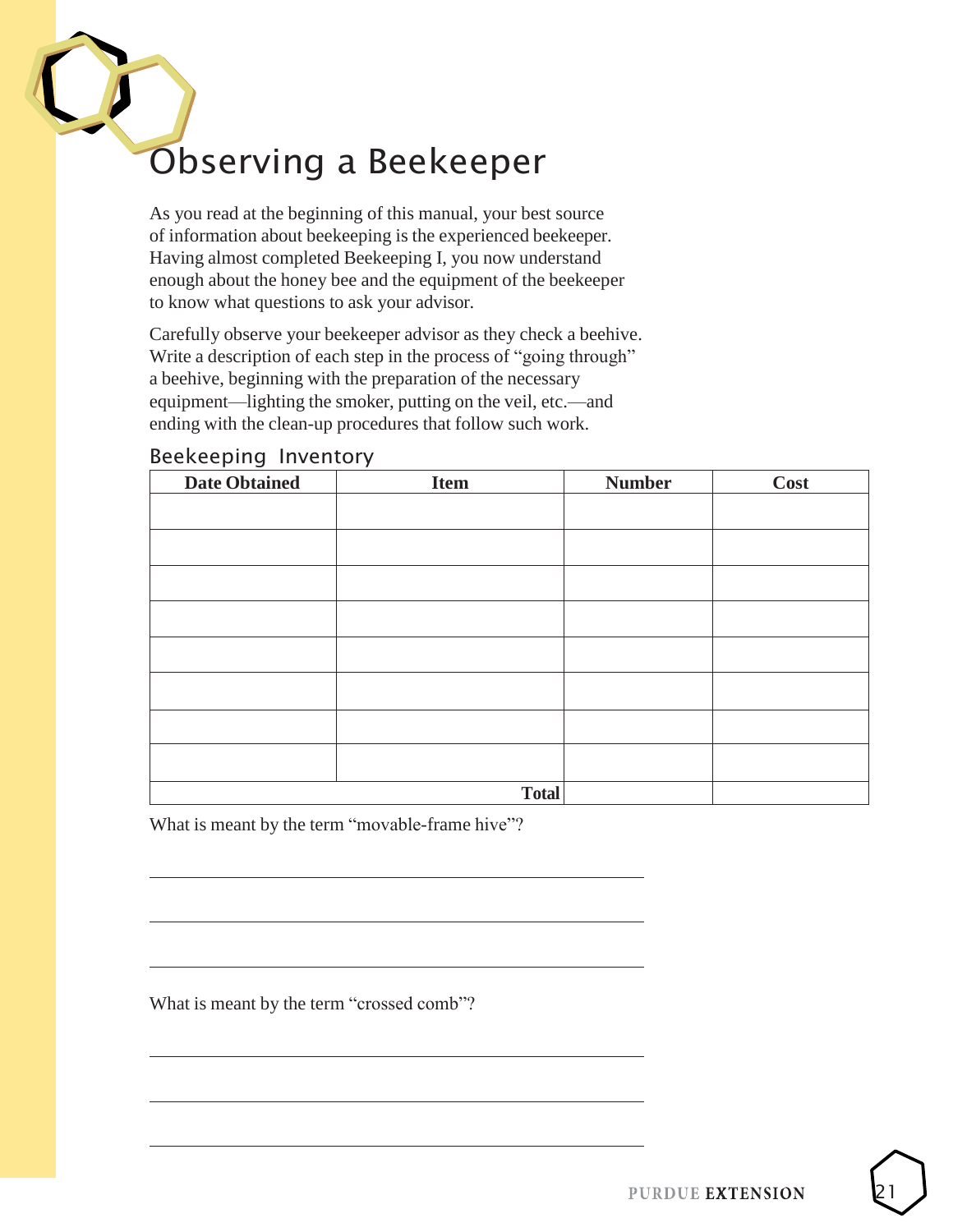Explain how the frames are built to maintain the "bee space."

What are the advantages of using comb foundation in your hive?

What is the function of a smoker? Name some materials that would make good smoker fuel by burning slowly with much smoke.

What is the function of the hive tool?

How does a queen excluder work, and what is its purpose?

Explain the various types of clothing a beekeeper must wear when working with hives.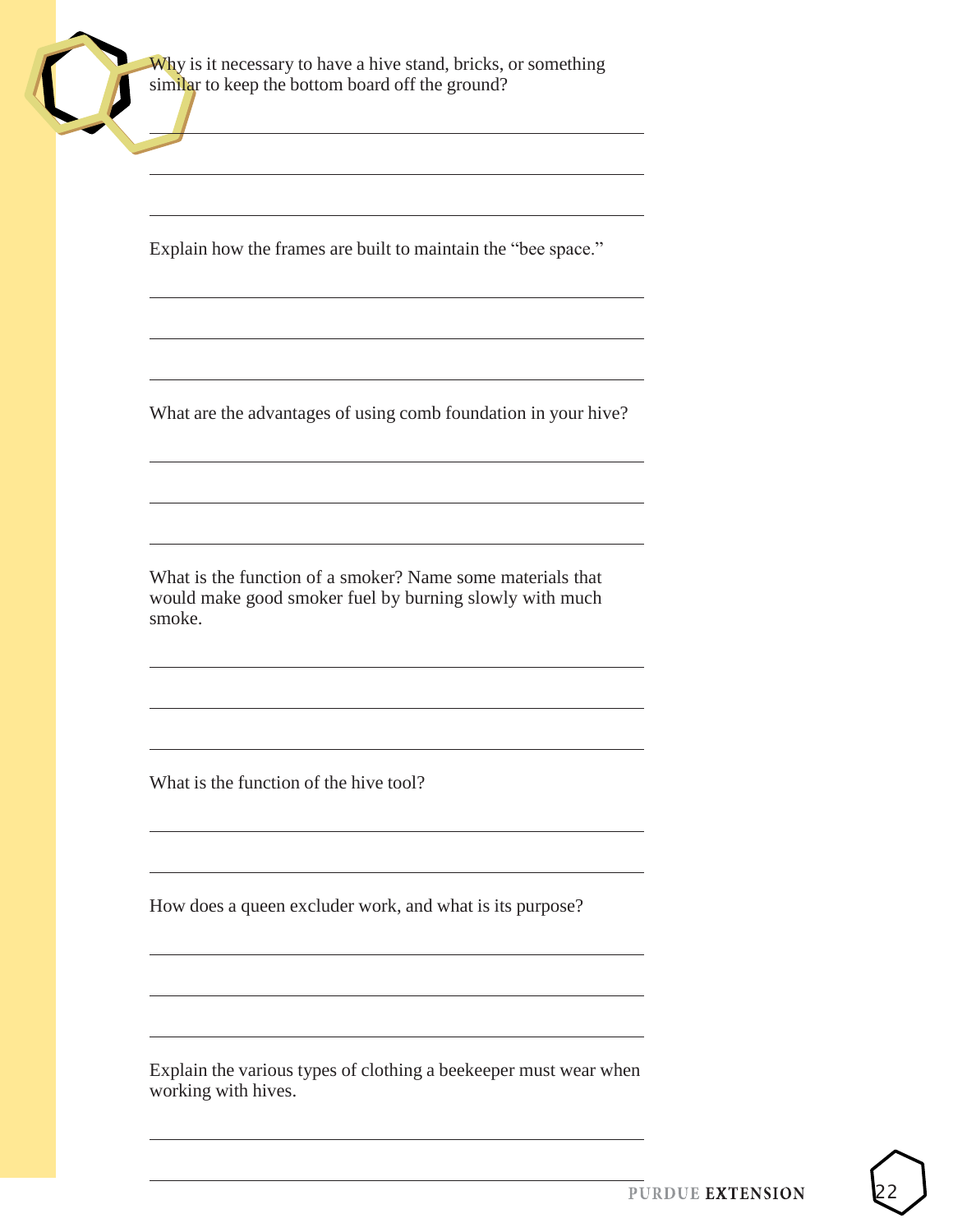## <span id="page-22-0"></span>Demonstrations and Talks

Now that you have begun learning about bees, you might want to share your knowledge with others at a 4-H club meeting or county or state fair. An action demonstration is an excellent way to teach others about bees.

#### ActionDemonstrationGuidelines

What is an action demonstration or action demo?

An action demo is a fun way to share with others what you have learned in your 4-H project. It's a kind of "show and tell," but with more action. An action demo is not like a regular demonstration, where the audience sits and listens to a prepared talk. An action demo lets the audience get involved.

Action demonstrations can be given anywhere there are a lot of people, such as a county or state fair, shopping mall, street fair, or any 4-H event. Your job as a demonstrator is to interest the audience in your topic so that they stop and learn something new or try their hand at what you are doing.

How do you choose a topic for your action demo?

An action demo can be on almost any subject. The topic should be something that you enjoy and are knowledgeable about. Consider the following questions when choosing a topic:

- •Can you complete the action demonstration in 3-5 minutes?
- Can it easily be repeated over and over again to fill the assigned time?
- Is your action demo showing something that would interest the general public?
- •Is there a good way to involve your audience in your action demo ("hands-on" or answering questions)?
- •Can the supplies for the "hands-on" section be used over and over again, or will they need to be replaced? (Remember, if the materials must be replaced, it will cost more to do the demonstration.)

How can you get the audience involved?

The first thing you need to do is be enthusiastic and attract people's attention as they walk by your table. You might have a colorful tablecloth or poster to spark their interest. You might ask them a question, such as: "Would you like to play this game?" or "Have you ever made pretzels? Would you like to try?" The best way to attract their attention is to have people around your table doing something. People love to do hands-on activities, so once you get a few people at your table, they will attract others. For more information on action demonstrations, see V-4-H-28.

Involve your audience by having them:

- do what you are doing
- do a "hands-on" section
- judge the quality of various items
- play a game
- answer questions

Remember, the key to a good action demo is getting your audience involved.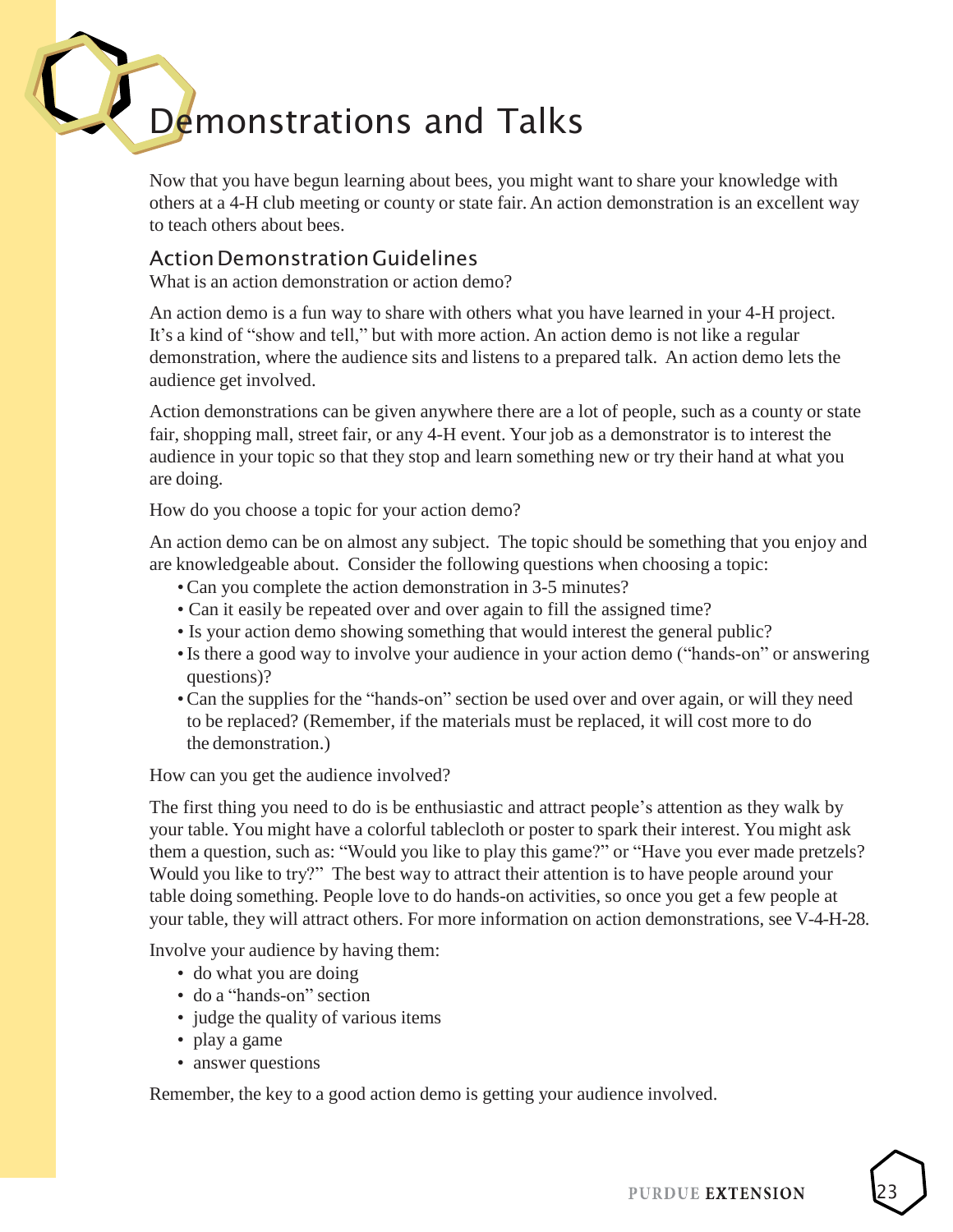## Action Demo Checklist

| <b>Topic</b>                                                                                      | Yes | N <sub>0</sub> |
|---------------------------------------------------------------------------------------------------|-----|----------------|
| Was the topic interesting to the general public, causing them to stop, watch, or<br>participate?  |     |                |
| Did the topic stimulate questions from the audience?                                              |     |                |
| Was the topic of suitable length?                                                                 |     |                |
| Did the topic include something "hands-on" for the audience to do?                                |     |                |
| <b>Organizing the Content</b>                                                                     | Yes | N <sub>0</sub> |
| Was the topic organized into short "show-and-tell" segments that were done<br>repeatedly?         |     |                |
| Were segments presented in logical order?                                                         |     |                |
| Were segments explained so that the audience understood why?                                      |     |                |
| Was it evident that the 4-H'er was knowledgeable about the subject and could answer<br>questions? |     |                |
| Did visuals, pictures, posters, or actual objects clarify the important ideas?                    |     |                |
| <b>Presenting the Demonstration</b>                                                               | Yes | $\bf No$       |
| Did the 4-H'er seem enthusiastic?                                                                 |     |                |
| Did the 4-H'er encourage the audience to become involved in the demonstration?                    |     |                |
| Did the 4-H'er speak directly to the audience?                                                    |     |                |
| Did the 4-H'er show evidence of practice and experience?                                          |     |                |
| Did the 4-H'er show that she/he enjoys talking to the audience?                                   |     |                |
| Did the 4-H'er show enthusiasm, friendliness, and a business-like manner?                         |     |                |
| Did the 4-H'er tell about what they learned through this 4-H project?                             |     |                |
| <b>Comments:</b>                                                                                  |     |                |
|                                                                                                   |     |                |
|                                                                                                   |     |                |
|                                                                                                   |     |                |
|                                                                                                   |     |                |
|                                                                                                   |     |                |
|                                                                                                   |     |                |
|                                                                                                   |     |                |
|                                                                                                   |     |                |
|                                                                                                   |     |                |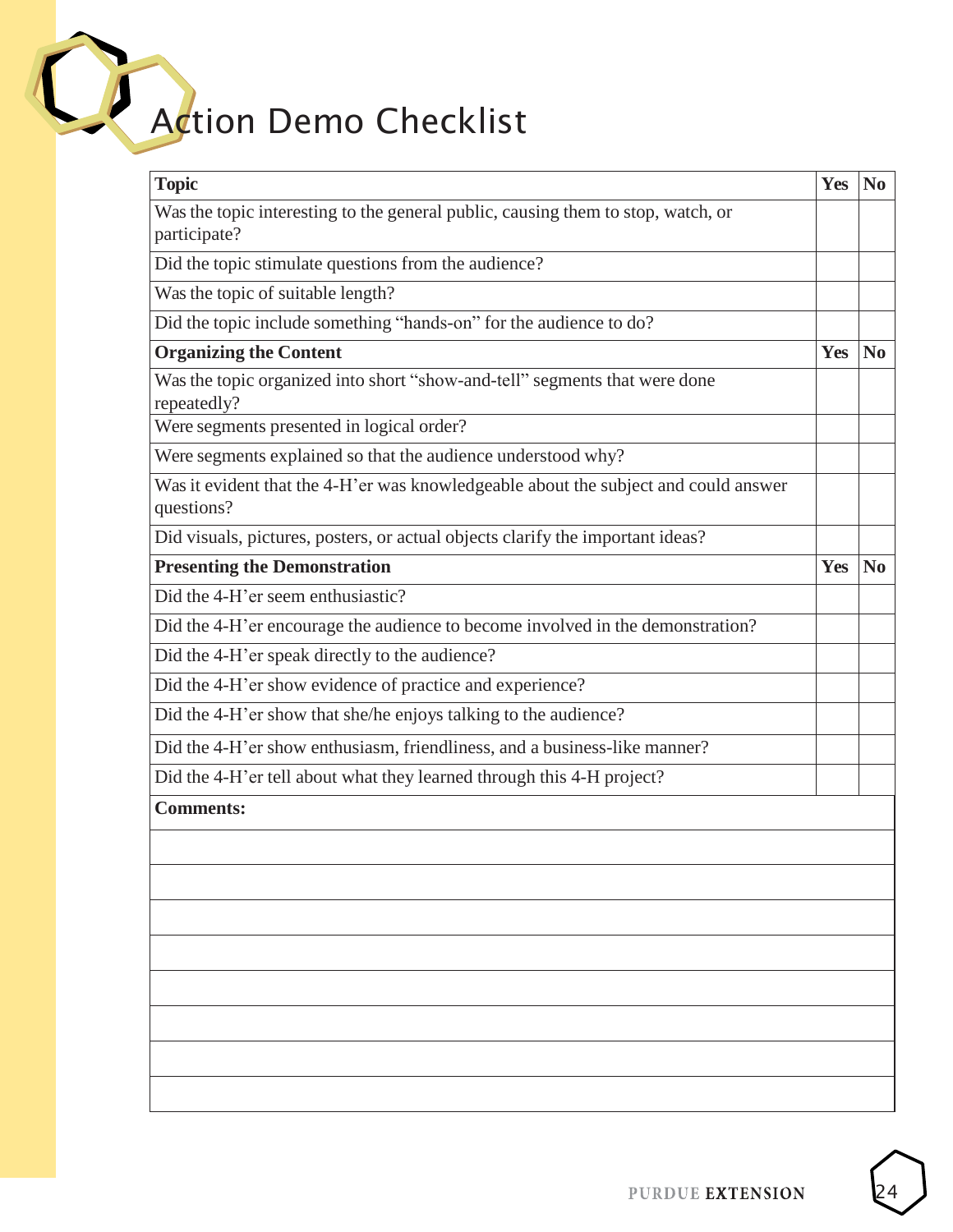<span id="page-24-0"></span>

**You should get information about the 4-H Beekeeping exhibit from your county Extension educator.** Indiana State Fair guidelines are available at the 4-H Web site (www.four-h.purdue.edu).

Judges will evaluate your exhibit based on the following items:

- 1. originality
- 2. organization of materials
- 3. accuracy of information
- 4. interest and value of exhibit
- 5. depth of knowledge illustrated
- 6. attractiveness, neatness



#### <span id="page-24-1"></span>Resources

**Recommended Book:** *The New Starting Right with Bees* (21st Edition) This book available from the publisher.

A.I. Root 623 West Liberty Medina, OH 44256 Phone: 800-289-7668

#### *Bee Hive***, a Purdue University Web site**

There are many beekeeping resources listed at the site:

[http://www.entm.purdue.edu/entomology/research/bee/](http://www.entm.purdue.edu/entomology/research/bee)

Choose "getting started" under "Beekeeping Information." You will find links to Indiana beekeeping associations, general information sites, local suppliers, contacts, journals, sources for books, videos, and slides, and more! If you do not have Internet access, check your local library or visit your county Cooperative Extension Service office.

Note: If you do not have access to the Internet you can ask your county Extension educator to help you access this information. Many public libraries also have computers you may use.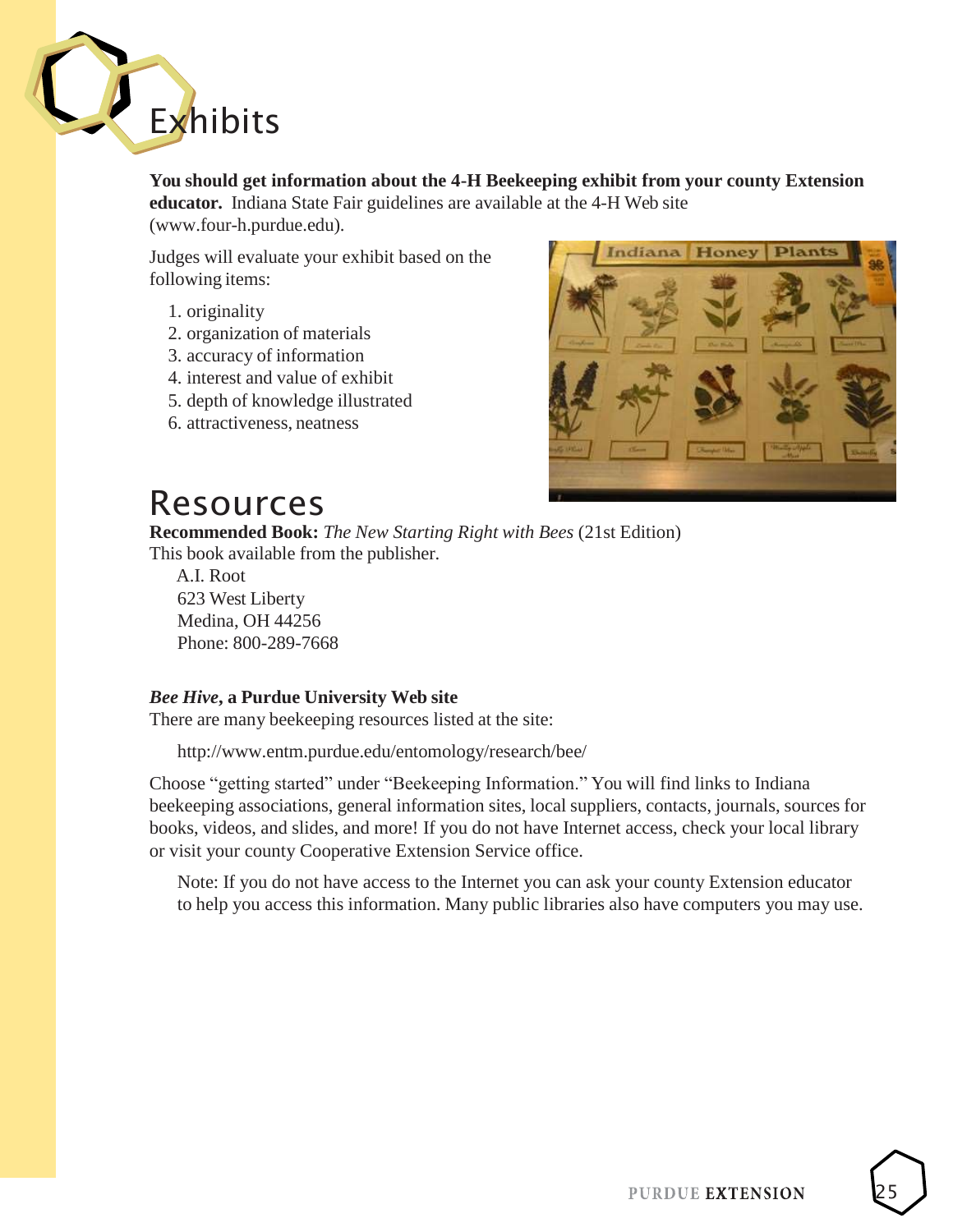<span id="page-25-0"></span>

- Afterswarms Swarms that leave a colony with a virgin queen after a swarm of the same season has already left the hive.
- American foulbrood An extremely contagious disease of bees that affects them in the larval (worm) stage of development; caused by the bacteria *Bacillus larvae*.
- Apiary A collection of colonies of honey bees; also, the yard or place where bees are kept.

Apiculture – Beekeeping.

- Bee escape A device to remove bees from supers or buildings; constructed to allow bees to pass through in one direction but to prevent their return.
- Beehive A box or other structure for housing a colony of honey bees.
- Bee space An open space  $(1/4 \text{ to } 3/8 \text{ inch})$  in which bees build no comb and/or deposit a minimum of propolis.
- Beeswax The wax secreted by honey bees from eight glands within the underside of the abdomen and used in building their combs.
- Bee veil A wire screen or cloth enclosure worn over the head and neck for protection from bee stings.
- Bottom board The floor of a beehive.
- Box hive A plain box without movable frames used for housing a colony of honey bees.
- Brace comb Small pieces of comb built between combs and the hive.
- Brood Young developing bees found in their cells in the egg, larval, and pupa stages of development.
- Burr comb Small pieces of wax built upon a comb or upon a wooden part of a hive because more than 3/8 inch space was left.
- Castes The different kinds of adult bees in a colony: workers, drone, and queen.
- Cell A single compartment in a honeycomb in which brood is reared or food is stored.
- Chunk honey A piece or pieces of comb honey packed in a jar with liquid extracted honey.
- Clarification The removal of foreign particles from liquid honey or wax by the straining, filtering, or settling process.
- Cluster The hanging together of a large group of honey bees, one upon another.
- Colony A community of honey bees having a queen, thousands of workers, and, during part of the year, a number of drones.
- Comb foundation Thin sheets of beeswax or plastic used to form a base on which the bees can construct a complete comb of worker cells.
- Cut comb honey Squares of honey in the sealed comb in which it was produced; cut from a shallow super-size frame of sealed honeycomb and then packaged in clear plastic.

Drifting – The return of field bees to colonies other than their own.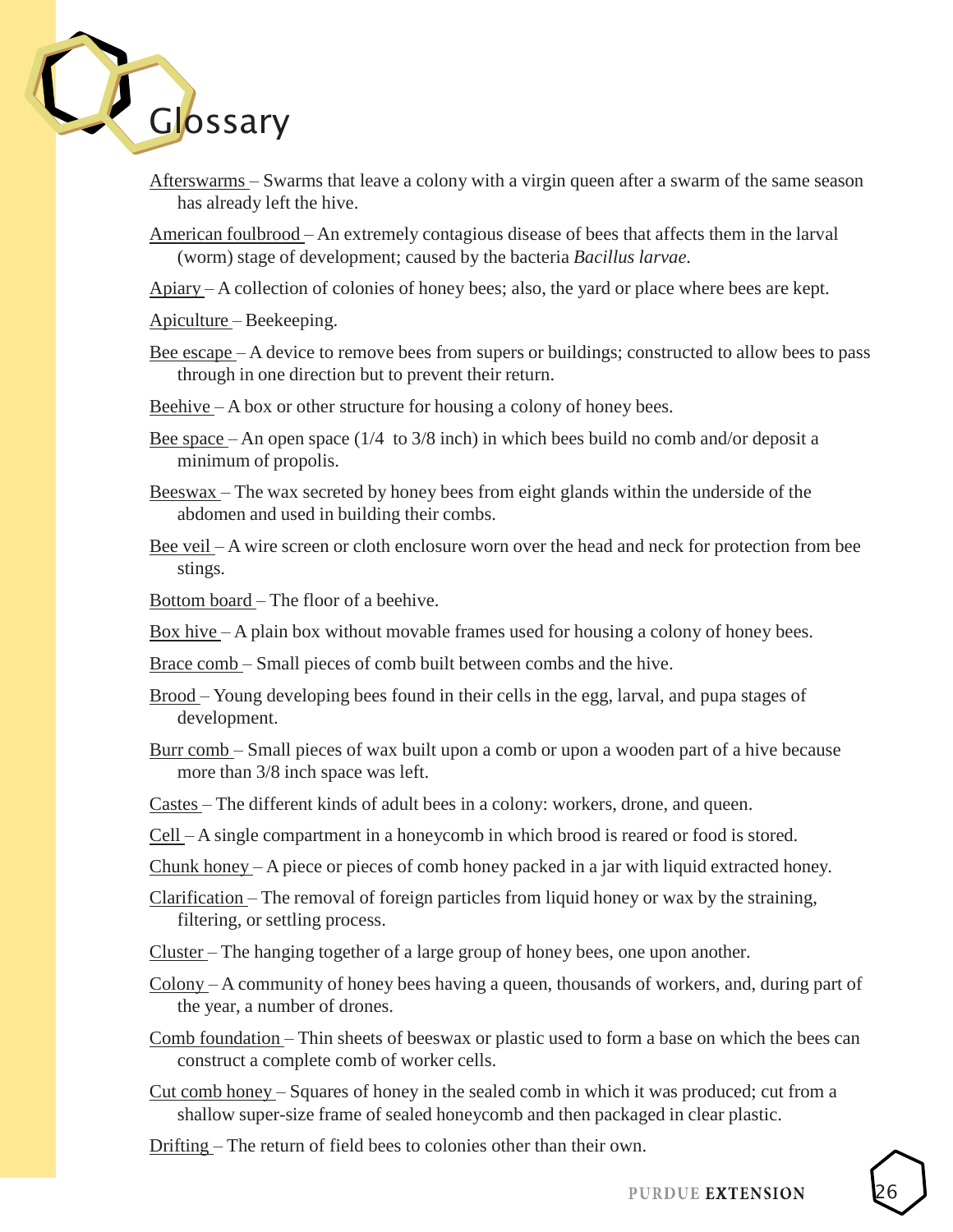$D$ rone – A male honey bee.

- Dysentery A disease of honey bees causing an accumulation of excess waste products that are released in and near the hive.
- European foulbrood An infectious disease affecting honeybees in the larval (worm) stage of development; caused by the bacteria *Streptococcus pluton*.

Extracted honey – Liquid honey.

Extractor – A machine using centrifugal force for removing honey from the comb without destroying the combs.

Field bees – Worker bees, usually at least 10 days old, that leave the hive to collect nectar, pollen, water, and propolis.

Frame – Four strips of wood joined at the end to form a rectangular device for holding honeycomb.

Granulated honey – Honey that has crystallized, changing from a liquid to a solid.

Hive – Worker bees furnished by man. As a verb, to put a swarm in a hive.

Hive body – A single wooden rim or shell that holds a set of frames. When used for the brood nest, it is called a brood chamber. When used above the brood nest for honey storage, it is called a super.

Hive cover – The roof or lid of a hive.

- Hive tool A metal tool with a scraping surface at one end and a blade at the other; used to open hives, pry frames apart, clean hives, etc.
- Honeycomb The mass of six-sided cells of wax built by honey bees in which they rear their young and store their food.

Honey flow – A time when nectar is plentiful and bees produce and store surplus honey.

House bee – A young worker bee, 1 day to 2 weeks old, that works only inside the hive.

Inner cover – A thin wooden board placed just beneath the hive cover for added protection and insulation from the elements, and to keep the hive lid from being glued to the hive body.

Job shadowing – Learning from others by following, watching, and studying what they do in their jobs.

Larva – The grublike or wormlike immature form of the honey bee in its second stage of metamorphosis.

- Metamorphosis The series of changes in form through which an insect passes; egg to larva to pupa to adult.
- Movable frame A frame of comb that can be easily removed from the hive. It is constructed to maintain a proper bee space, which prevents the bees from attaching comb or fastening it too securely with propolis.
- Nectar A sweet liquid secreted by plants, usually in their flowers, and converted into honey by bees.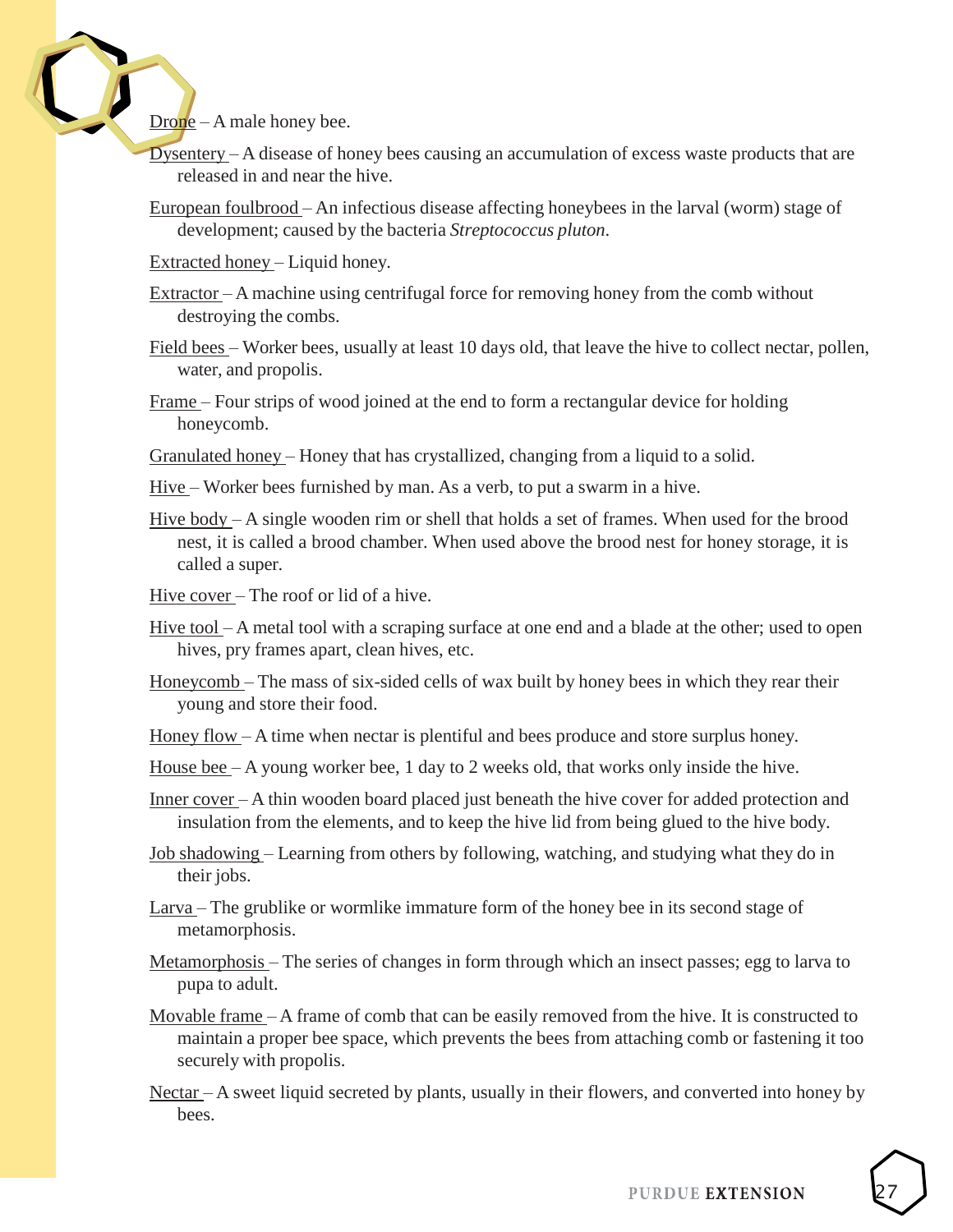Nosema – An infectious disease of the adult honey bee that infects the mid-gut, or stomach. It is caused by a protozoan parasite. Symptoms of this disease closely resemble those of dysentery.

Observation hive  $-A$  hive made mostly of glass or clear plastic to permit observation of the bees at work.

Pesticide – A general name for materials used to kill undesirable insects, plants, rodents, or other pests.

Pollen – Dustlike grains formed in the flowers of plants in which the male elements are produced. Honey bees use pollen as a protein food for their young.

Proboscis – The tongue of a honey bee.

Propolis – A kind of glue or resin collected by the bees for use in closing up cracks, anchoring hive parts, etc. It is also called bee glue.

 $Pupa$  – The third stage of a developing bee, during which it is inactive and sealed in its cell. The adult form is recognizable during this stage.

Queen excluder – A device, usually constructed of wood and wire or sheet zinc, having openings large enough for the passage of worker bees, but too small for the passage of larger drone and queen bees.

Robber bee – A field bee from one colony that takes honey from another colony.

Sacbrood – A slightly contagious disease of brood that is caused by a virus.

Sealed brood – Brood, mostly in the pupa stage, that has been capped or sealed in cells by the bees with a somewhat porous capping of wax.

Section comb honey – Honey in the sealed comb that was produced in thin wooden frames called sections.

Smoker – A device that burns slow-burning fuels to generate smoke for the purpose of keeping the bees calm while working in their hive.

Solar wax extractor  $-A$  glass-covered box for melting down beeswax by the heat of the sun.

Super – A receptacle in which bees store surplus honey placed "over" (above) the brood chamber. As a verb, to add supers in expectation of a honey flow.

Swarm – A large group of worker bees, drones, and a queen that leaves the mother colony to establish a new colony.

Travel stain – The darkened appearance on the surface of comb honey when left in the hive for some time; caused by bees tracking propolis over the surface as they walk over the comb.

Uniting – The combining of two or more colonies to form one large colony.

Virgin queen – An unmated queen.

Wax moth – A moth whose larvae feed on and destroy honeycomb.